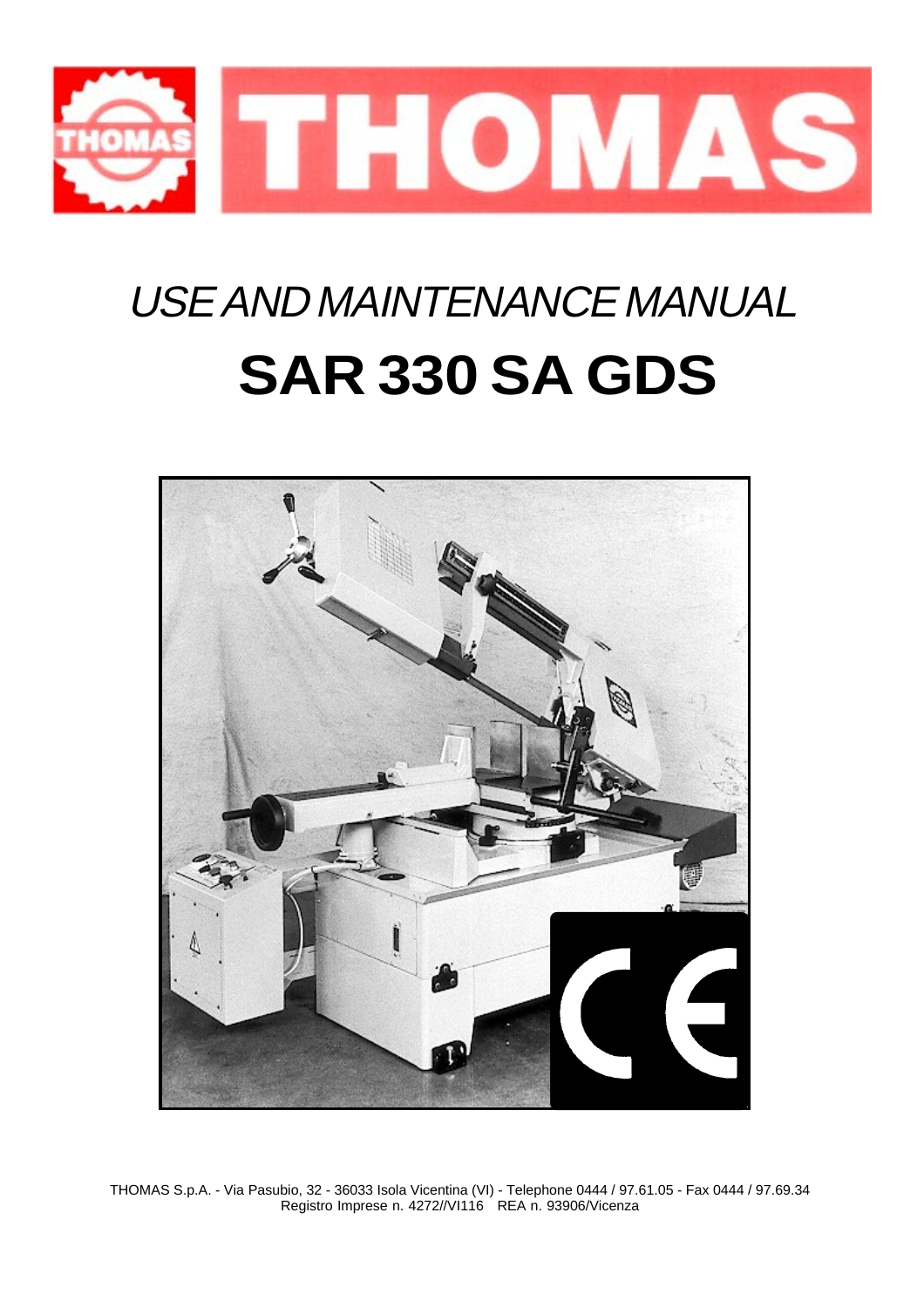## **HOMAS**

### **Contents**

|                                                                                                | 2                   |
|------------------------------------------------------------------------------------------------|---------------------|
|                                                                                                | $\mathbf{2}$        |
|                                                                                                | $\overline{2}$      |
| Machine certification and identification marking"                                              | 3                   |
| <b>CHAPTER 1</b>                                                                               |                     |
| Reference to accident-prevention regulations "                                                 | 4                   |
|                                                                                                | 4                   |
| 1.2 - Location of shields against accidental contact with                                      | 4                   |
| 1.3 - Electrical equipment according to European                                               |                     |
|                                                                                                | 4                   |
| 1.4 - Emergencies according to European Standard                                               |                     |
|                                                                                                | 4                   |
| <b>CHAPTER 2</b>                                                                               |                     |
|                                                                                                | 4                   |
| 2.1 - Recommendations and advice for using the machine "                                       | 4                   |
| <b>CHAPTER 3</b>                                                                               |                     |
|                                                                                                | 5                   |
| 3.1 - Table of cutting capacity and technical details "                                        | 5                   |
| <b>CHAPTER 4</b>                                                                               |                     |
| Machine dimensions - Transport - Installation                                                  |                     |
|                                                                                                | 5                   |
|                                                                                                | 5                   |
| 4.2 - Transport and handling of the machine<br>4.3 - Minimum requirements for the premises     | 6                   |
|                                                                                                | 6                   |
|                                                                                                | 6                   |
| 4.5 - Instructions for electrical connection                                                   | 6                   |
| 4.6 - Instructions for assembly of the loose parts and                                         |                     |
|                                                                                                | 6                   |
|                                                                                                | 6                   |
|                                                                                                | 6                   |
| <b>CHAPTER 5</b><br>the control of the control of the control of the control of the control of |                     |
|                                                                                                | 7                   |
|                                                                                                | 7                   |
|                                                                                                | $\overline{7}$<br>7 |
|                                                                                                |                     |
| <b>CHAPTER 6</b>                                                                               |                     |
|                                                                                                | 8                   |
|                                                                                                | 8                   |
| <b>CHAPTER 7</b>                                                                               |                     |
|                                                                                                | 9                   |

| 7.7 - Regulating the cutting speed and belt tension "<br>7.9 - Replacing saw frame return spring                                           | 9<br>9<br>9<br>10<br>10<br>10<br>10<br>11<br>11                |
|--------------------------------------------------------------------------------------------------------------------------------------------|----------------------------------------------------------------|
| <b>CHAPTER 8</b>                                                                                                                           |                                                                |
|                                                                                                                                            | 11<br>11<br>11<br>11<br>11<br>11<br>11<br>11                   |
| <b>CHAPTER 9</b>                                                                                                                           |                                                                |
| 9.7.1 - Table of recommended cutting parameters<br><b>CHAPTER 10</b>                                                                       | 12<br>12<br>12<br>12<br>13<br>13<br>13<br>13<br>13<br>14<br>14 |
|                                                                                                                                            |                                                                |
| <b>CHAPTER 11</b><br><u> Alexandria de la contrada de la contrada de la contrada de la contrada de la contrada de la contrada de la c</u>  | 15<br>15                                                       |
|                                                                                                                                            |                                                                |
| <b>CHAPTER 12</b><br><u> 1989 - Johann Stoff, deutscher Stoff, der Stoff, der Stoff, der Stoff, der Stoff, der Stoff, der Stoff, der S</u> |                                                                |
| <u> 1980 - Antonio Alemania, politikar politikar (</u><br><b>CHAPTER 13</b>                                                                | 25                                                             |
|                                                                                                                                            | 29                                                             |
|                                                                                                                                            | 30                                                             |

### **Ordering spare parts**

- When ordering spare parts you must state: MACHINE MODEL SERIAL NUMBER PART REFERENCE NUMBER Without these references WE WILL NOT SUPPLY the spares. See point 10.1 - list of spare parts -

### **Guarantee**

- The Company guarantees that the machine to which this manual refers has been designed and built to comply with safety regulations and that it has been tested for functionality in the factory.
- The machine is guaranteed for 12 months: the guarantee does not cover the electric motors, electric components, pneumatic components or any damage due to dropping or to bad machine management, the failure to observe maintenance standards or bad handling by the operator.
- The buyer has only the right to replacement of the faulty parts, while transport and packing costs are at his expense.
- The serial number on the machine is a primary reference for the guarantee, for after-sales assistance and for identifying the machine for any necessity.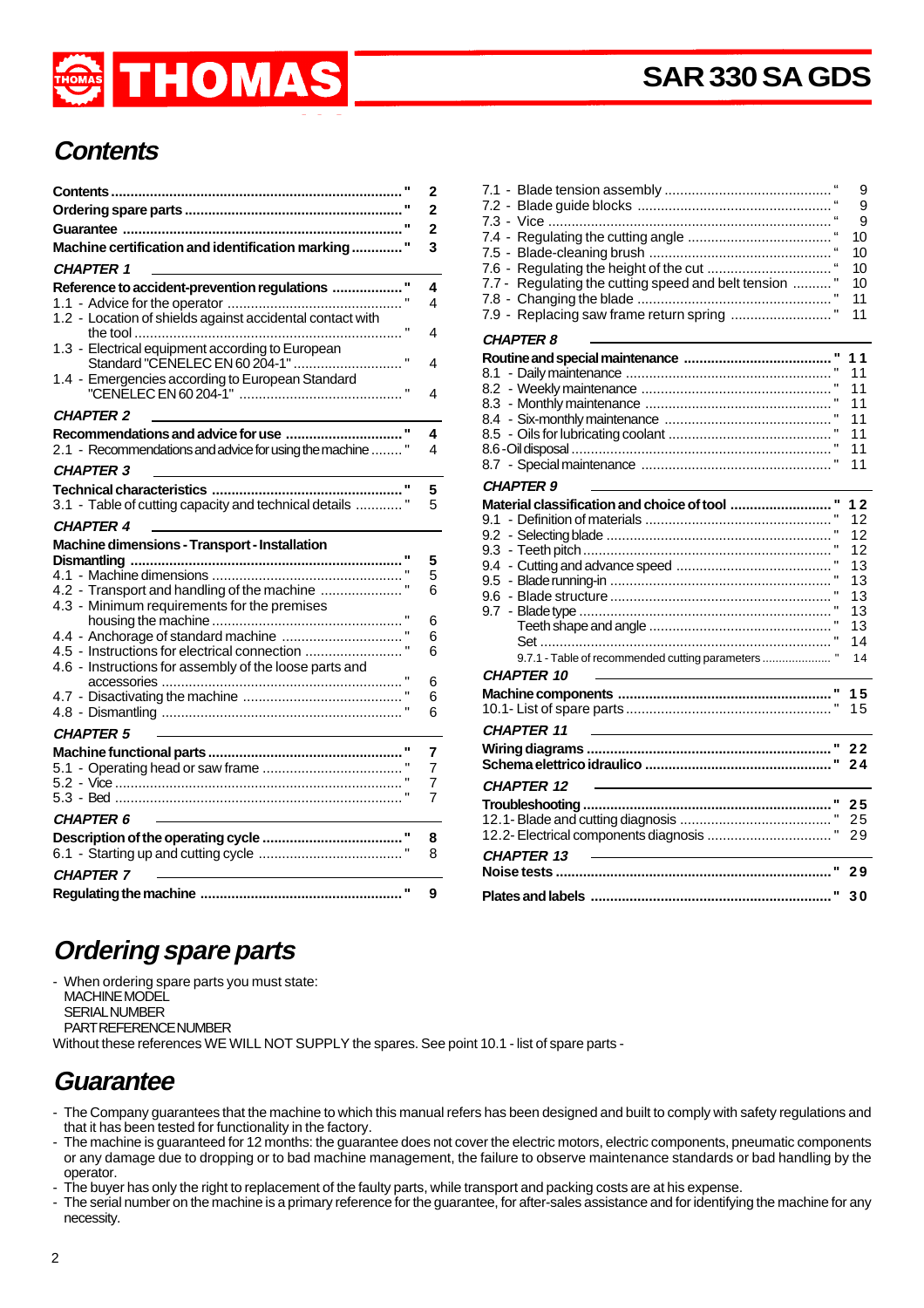

## **Machine certification and identification marking**

**MACHINE LABEL**

| THOMAS S.p.A.<br>via Pasubio, 32 36033 ISOLA VIC. - ITALIA |                   |
|------------------------------------------------------------|-------------------|
| <b>MODEL</b>                                               | <b>SAR</b>        |
| <b>TYP</b>                                                 | <b>330 SA GDS</b> |
| <b>SERIAL NUMBER</b>                                       |                   |
| <b>YEAR OF MANUFACTURE</b>                                 |                   |
|                                                            |                   |

(Space reserved for the NAME and STAMP of the DEALER and/or IMPORTER)

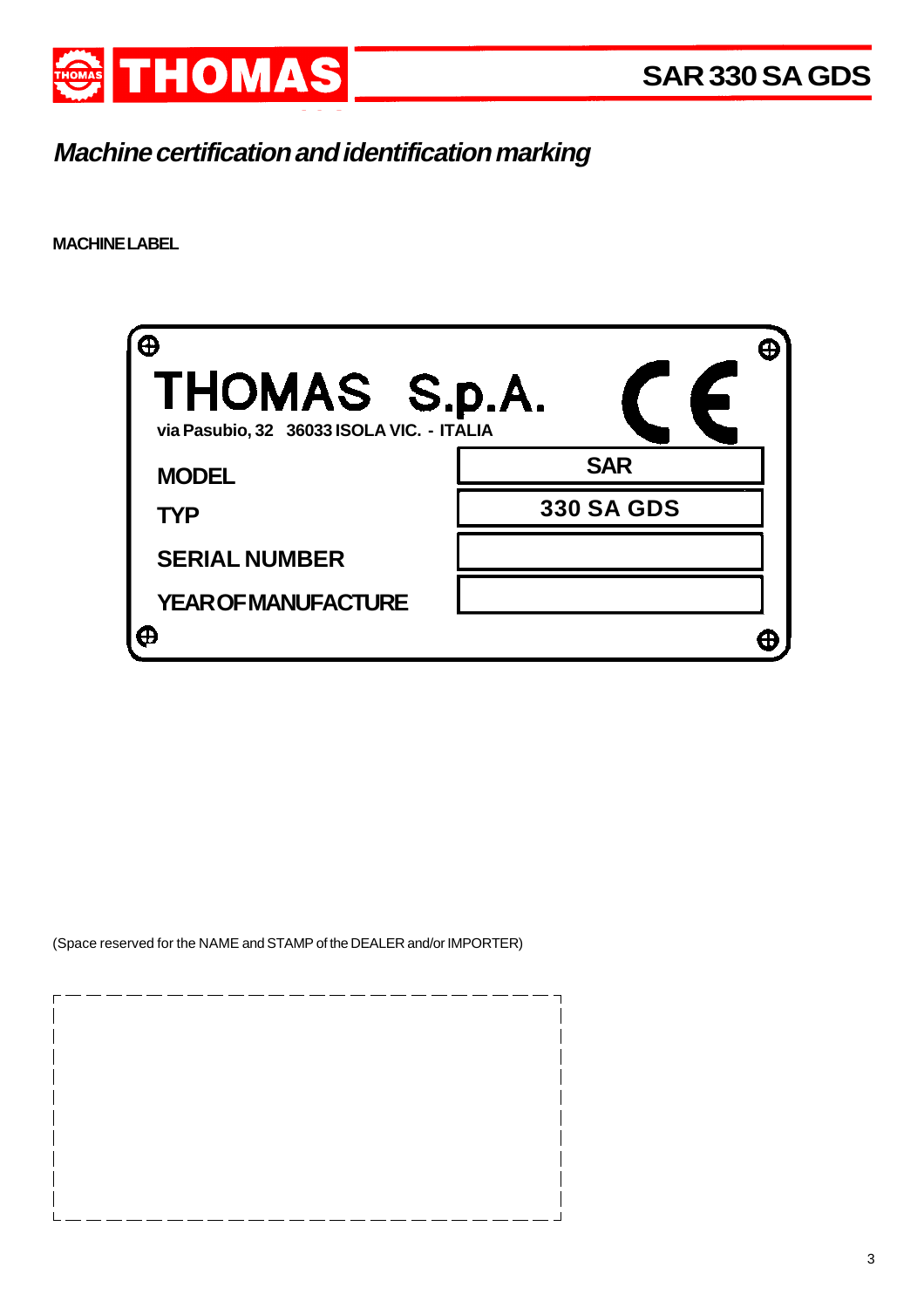

### 1 **REFERENCE TO ACCIDENT-PREVENTION REGULATIONS**

This machine has been built to comply with the national and community accident-prevention regulations in force. Improper use and/or tampering with the safety devices will relieve the manufacturer of all responsibility.

#### **1.1 - Advice for the operator**



- Check that the voltage indicated on the plate, normally fixed to the machine motor, is the same as the line voltage.
- Check the efficiency of your electric supply and earthing system; connect the power cable of the machine to the socket and the earth lead yellow-green in colour) to the earthing system.
- When the saw frame is in suspend mode (up) the toothed blade must not move.
- Only the blade section used for cutting must be kept unprotected. Remove guarding by operating on the adjustable head.
- It is forbidden to work on the machine without its shields (these are all blue or grey in colour).
- Always disconnect the machine from the power socket before blade change or carrying out any maintenance job, even in the case of abnormal machine operation.
- Always wear suitable eye protection.
- Never put your hands or arms into the cutting area while the machine is operating.
- Do not wear loose clothing with sleeves that are too long, gloves that are too big, bracelets, chains or any other object that could get caught in the machine during operation; tie back long hair.
- Keep the area free of equipment, tools or any other object.
- Perform only one operation at a time and never have several objects in your hands at the same time. Keep your hands as clean as possible.
- All internal and/or internal operations, maintenance or repairs, must be performed in a well-lit area or where there is sufficient light from extra sources so as to avoid the risk of even slight accidents.

#### **1.2 - Location of shields against accidental contact with the tool**

- Blue or grey metal shield fastened on the front with screws onto the blade guide adjustable head to ensure maximum covering of blade and piece to be cut.
- Grey metal guards fastened to the saw frame with knobs, protecting the blade driving flywheels.

#### **1.3 - Electrical equipment according to European Standard "CENELEC EN 60 204-1" which assimilates, with some integrating modifications, the publication "IEC 204-1"**

- The electrical equipment ensures protection against electric shock as a result of direct or indirect contact. The active parts of this equipment are housed in a box to which access is limited by screws that can only be removed with a special tool; the parts are fed with alternating current at low voltage (24 V). The equipment is protected against splashes of water and dust.

- Protection of the system against short circuits is ensured by means of rapid fuses and earthing; in the event of motor overload, protection is provided by a thermal relay.
- In the event of a power cut, the specific start-up button must be reset.
- The machine has been tested in conformity with point 20 of EN 60204.

#### **1.4 - Emergencies according to European Standard "CENELEC EN 60 204-1"**

- In the event of incorrect operation or of danger conditions, the machine may be stopped immediately by pressing the red mushroom button.
- The casual or voluntary removal of the protection shield of the flywheels causes the stepping-in of a microswitch that automatically stops all machine functions.
- In case blade breaks, the band tightening microswitch/pressure switch disconnects all machine.
- NOTE: Resetting of machine operation after each emergency stop is achieved by reactivating the specific restart button.

#### **RECOMMENDATIONS AND ADVICE FOR USE** 2

#### **2.1 - Recommendations and advice for using the machine**

- The machine has been designed to cut metal building materials, with different shapes and profiles, used in workshops, turner's shops and general mechanical structural work.
- Only one operator is needed to use the machine, that must stand as shown in the picture.
- Before starting each cutting operation, ensure that the part is firmly gripped in the vice and that the end is suitably supported.

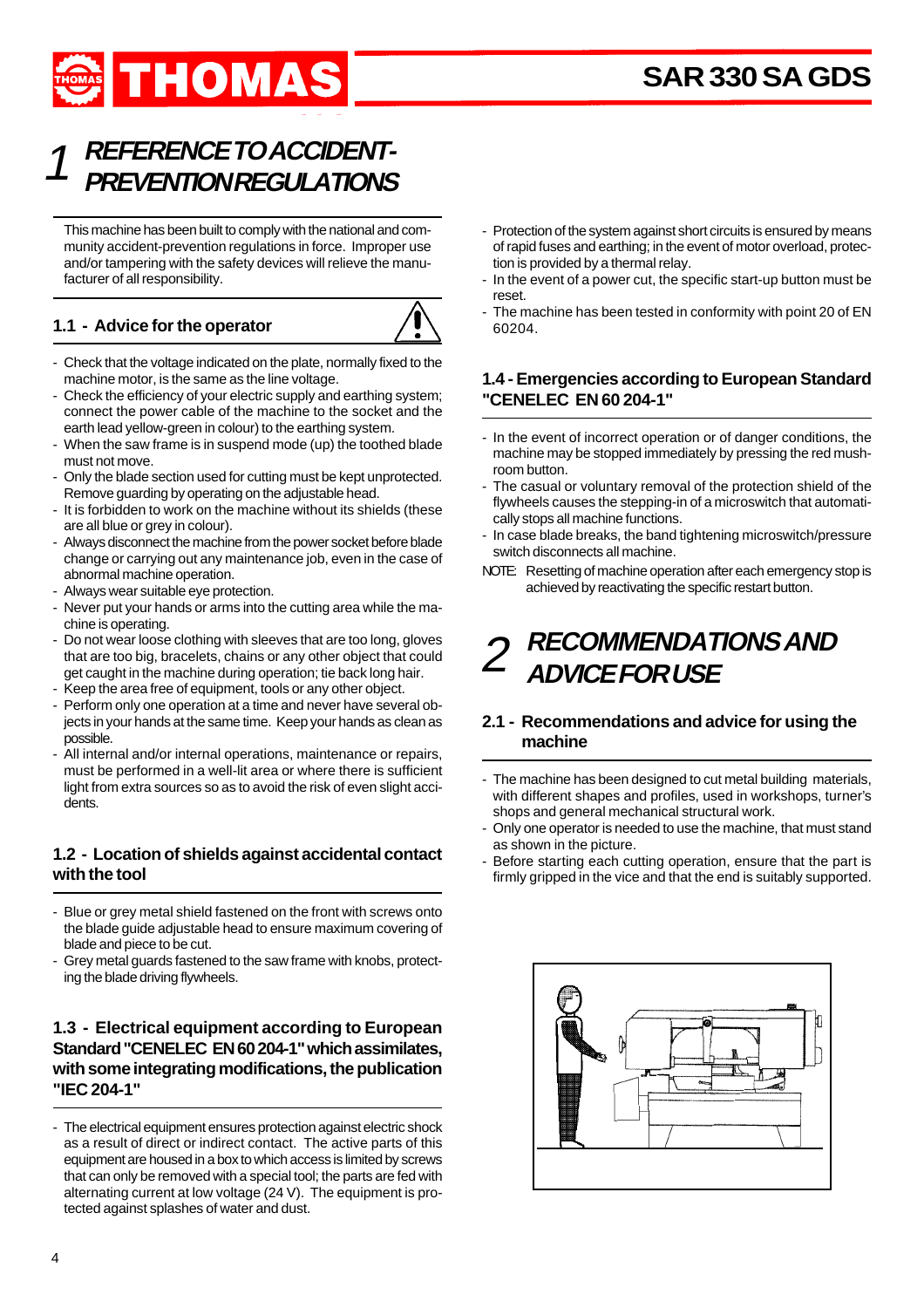

These figures show examples of suitable clamping of different section bars, bearing in mind the cutting capacities of the machine in order to achieve a good efficiency and blade durability.

- Do not use blades of a different size from those stated in the machine specifications.
- If the blade gets stuck in the cut, release the running button immediately, switch off the machine, open the vice slowly, remove the part and check that the blade or its teeth are not broken. If they are broken, change the tool.
- Check saw frame return spring to ensure proper balancing.
- Before carrying out any repairs on the machine, consult the dealer or apply to THOMAS.



| Blade motor                      | <b>KW</b> | 1.5           |
|----------------------------------|-----------|---------------|
| Hydraulic motor                  | <b>KW</b> | 0.37          |
| Pump electric                    | KW        | 0.18          |
| flywheel diameter                | mm        | 390           |
| <b>Blade dimensions</b>          | mm        | 3810x27x0.9   |
| Cutting speed                    | m/1'      | $28 \div 110$ |
| Vice opening                     | mm        | 485           |
| Saw frame inclination            | $\circ$   | 30            |
| Height of pieces bearing surface | mm        | 770           |
| Machine weight                   | Kg        | 600           |

#### **MACHINE DIMENSIONS TRANSPORT INSTALLATION DISMANTLING**  $\boldsymbol{\varDelta}$

**4.1 - Machine dimensions**





#### **TECHNICAL CHARACTERISTICS** 3

**3.1 - Table of cutting capacity and technical details**

| <b>CAPACITA DI</b><br><b>TAGLIO</b> |     |         |         |
|-------------------------------------|-----|---------|---------|
| ∩∘                                  | 330 | 330x330 | 480x130 |
| 45°                                 | 300 | 250x250 | 300x250 |
| $60^\circ$                          | 200 | 180x180 | 180x210 |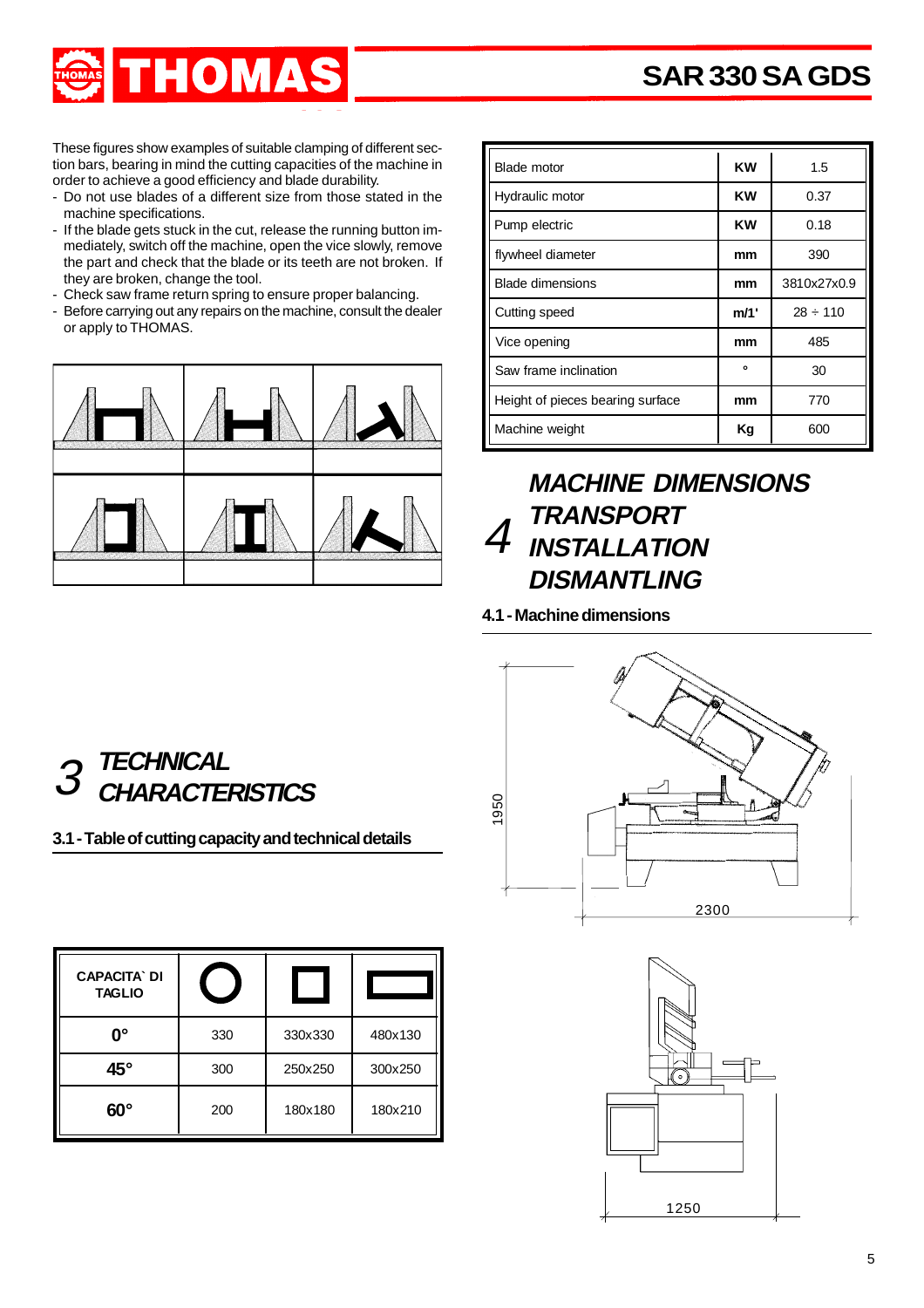

#### **4.2 - Transport and handling of the machine**

If the machine has to be shifted in its own packing, use a fork-lift truck or sling it with straps as illustrated.



#### **4.3 - Minimum requirements for the premises housing the machine**

- Mains voltage and frequency complying with the machine motor characteristics.
- Environment temperature from -10 °C to +50 °C.
- Relative humidity not over 90%.

#### **4.4 - Anchorage of standard machine**



INGOMBRO OPERATIVO = mm 2100

- Position the machine on a firm cement floor, maintaining, at the rear, a minimum distance of 1000 mm from the wall; anchor it to the ground as shown in the diagram, using screws and expansion plugs or tie rods sunk in cement, ensuring that it is sitting level.

#### **4.5 - Instructions for electrical connection**

- The machine is not provided with an electric plug, so the customer must fit a suitable one for his own working conditions:
- **1 WIRING DIAGRAM FOR 4-WIRE SYSTEM FOR THREE-PHASE MACHINE - SOCKET FOR A 16A PLUG**



#### **4.6 - Instructions for assembly of the loose parts and accessories**

Fit the components supplied as indicated in the photo:

- Mount the stock stop.
- Mount the coolant liquid holder.

#### **4.7 - Disactivating the machine**

- If the sawing machine is to be out of use for a long period, it is advisable to proceed as follows:
- 1) detach the plug from the electric supply panel
- 2) loosen blade
- 3) release the arch return spring
- 4) empty the coolant tank
- 5) carefully clean and grease the machine
- 6) if necessary, cover the machine.

#### **4.8 - Dismantling**

(because of deterioration and/or obsolescence)

#### **General rules**

If the machine is to be permanently demolished and/or scrapped, divide the material to be disposed of according to type and composition, as follows:

- 1) Cast iron or ferrous materials, composed of metal alone, are **secondary raw materials**, so they may be taken to an iron foundry for re-smelting after having removed the contents (classified in point 3);
- 2) electrical components, including the cable and electronic ma-terial (magnetic cards, etc.), fall within the category of material classified as being **assimilable to urban waste** according to the laws of the European community, so they may be set aside for collection by the public waste disposal service;
- 3) old mineral and synthetic and/or mixed oils, emulsified oils and greases are **special refuse**, so they must be collected, transported and subsequently disposed of by the old oil disposal service.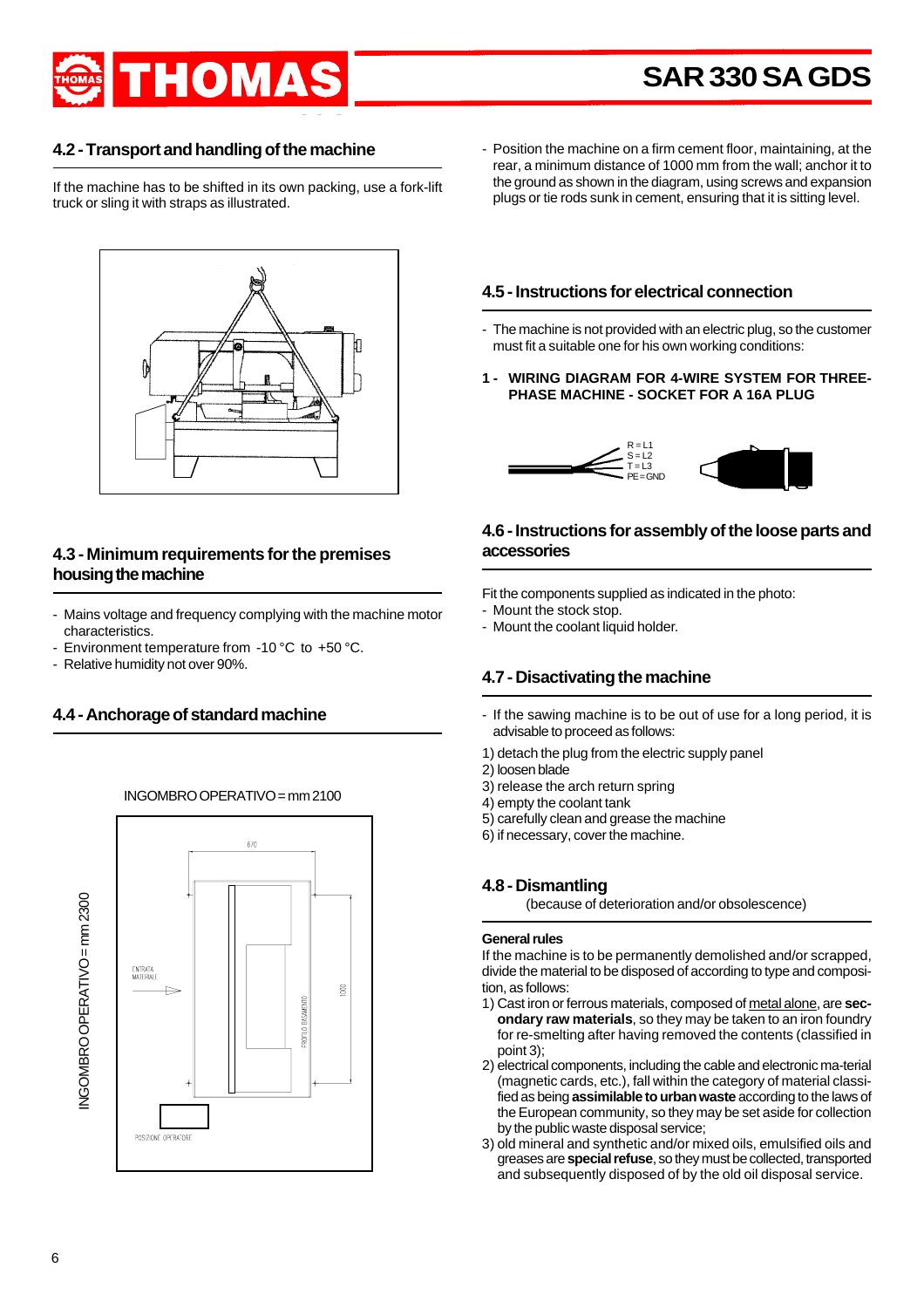

NOTE: since standards and legislation concerning refuse in general is in a state of continuous evolution and therefore subject to changes and variations, the user must keep informed of the regulations in force at the time of disposing of the machine tool, as these may differ from those described above, which are to be considered as a general guide line.

## **MACHINE FUNCTIONAL**<br>PARTS

#### **5.1 - Operating head or saw frame**

- Machine part consisting of the members that transfer the motion (gearmotor, flywheels), the tightening/guiding (blade guide arms, blade tightening slide) and the tool lowering control.



#### **5.2 - Vice**

- Manual locking system for cutting material using the hand wheel. This device allows for the quick shifting of the vice and the possibility to cut inclinations to the left and right.



#### **5.3 - Bed**

Structure supporting the HEAD OR SAW FRAME, the VICE, the SWIVEL DEVICE with relative locking system, the ELECTRICALS, the BAR STOP and housing the coolant TANK for cut and pump.

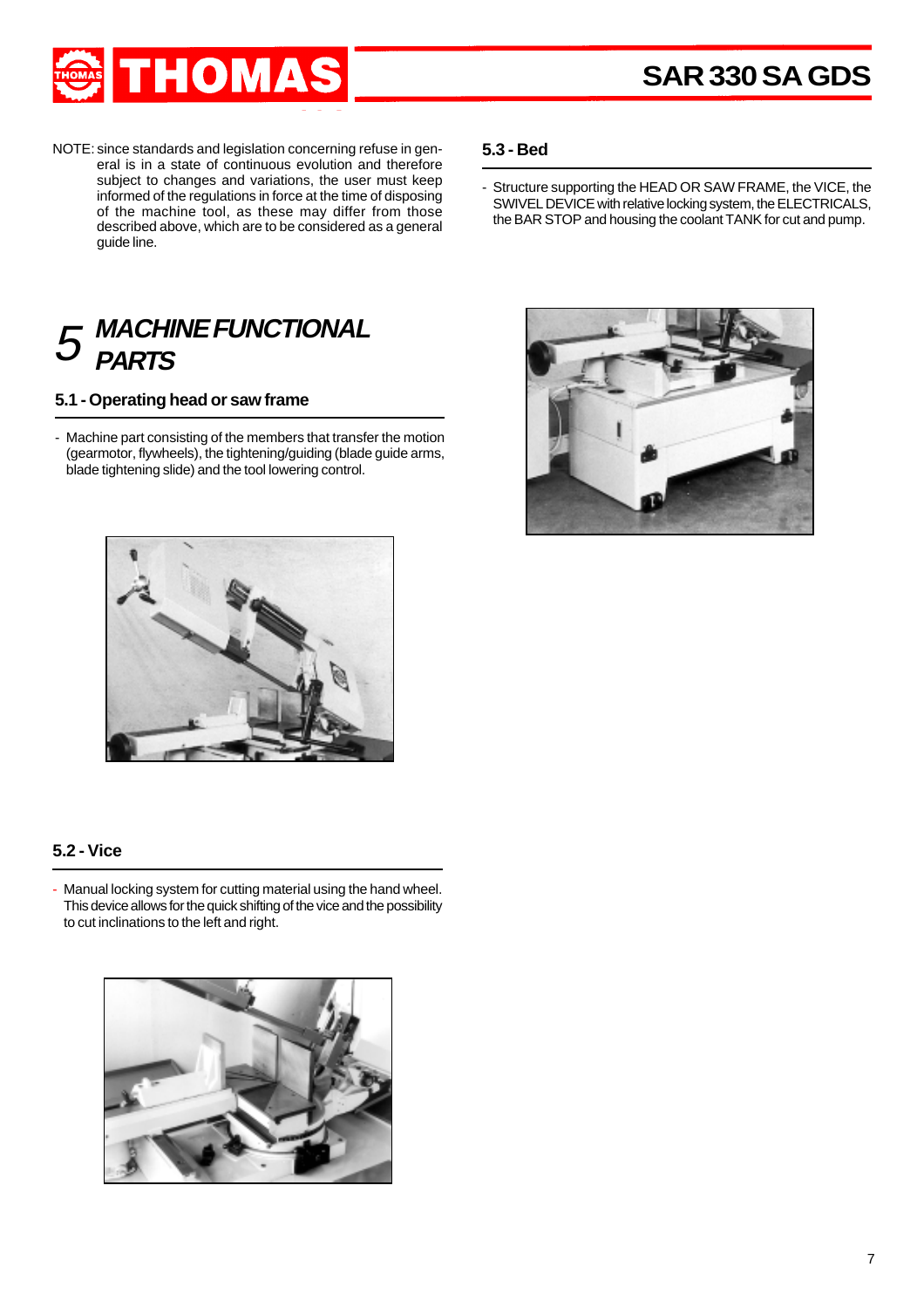## THOMAS

#### **DESCRIPTION OF THE OPERATING CYCLE** 6

Before operating, all the main organs of the machine must be set in optimum conditions (see the chapter on "**Regulating the machine**").

#### **6.1 - Getting started**

DESCRIPTION OF THE CUTTING PROCESS:

- Manual closure of the vice:
- Start the cutting cycle;
- Lowering of the sawframe (blade);
- Lifting of the sawframe ( using selector );
- Manual opening of the vice.

#### PRELIMINARY OPERATIONS:

- Ensure that the machine is not on emergency stop; in which case free the red, mushroom shaped, button ( 1 ) on the panel of commands.
- Rotate the blade tension handwheel ( 8 ) clockwise against the microswitch.
- Rotate the main switch ( 2 ) in position 1.
- Press the illuminated button ( 4 ) and ensure that the relative light is lit.
- Rotate the selector ( 5 ) to activate the lifting of the sawframe. N.B.: if the lifting process does not occur, invert the electric alimentation phase ( this operation is only to be done during installation ).
- Position the vice according to the dimension of the material to cut.
- Put the material to be cut in the vice and lock by using the hand wheel, ensuring that the latch is in place on the rack.
- Bring the mobile blade guiding arm as close as possible to the object to be cut.
- Ensure that the cutting index correspond with the inclination desired and that the device is blocked.
- Press regulator ( 6 ) to the ideal cutting speed to suit the characteristics of the material. It is recommend that one always start off slowly, increasing the speed if necessary



WARNING: always ensure that the vice is positioned to the extreme left or right of the counter vice to avoid accidental contact with the structure of the sawframe.

- Before starting the cutting process, it is advisable to advance the blade to more or less 10 mm from the object to be cut, pressing, if necessary, selector ( 5 ).
- Press button ( 3 ) to initiate the cutting cycle: control that the blade turns in the correct direction and that the cooling liquid flows sufficiently.
- Activate the hand wheel of the gear and set the speed control to suit the characteristics of the material to be cut. ( do not regulate when the motor is off ).

To regulate the desired speed refer to the plaque next to the hand wheel

- In case of a wrong manoeuvre or to stop the cutting cycle, press the emergency button.
- At the end of the cutting cycle, the sawframe will stop in the inferior position. Rotate the selector ( 5 ) to activate the lifting of the sawframe.

**N.B.: It is recommend not to use the saw to its maximum capacity for the first 50 working hours.**

#### **It is absolutely forbidden to approach the hands to the cutting area.**



- the CUTTING SPEED and the TYPE of BLADE combined with a suitable lowering of saw frame - are of decisive importance for cutting quality and for machine performance (for further details on this topic, see below in the chapter on "**Material classification and blade selection**").
- **When starting to cut with a new blade, in order to safeguard its life and efficiency, the first two or three cuts must be made while exerting a slight pressure on the part, so that the time taken to cut is about double the normal time** (see below in the chapter on "**Material classification and blade selection**" in the section on Blade running-in).
- Press the red emergency button (1) when there are conditions of danger or malfunctions in general, so as to stop machine operation immediately.

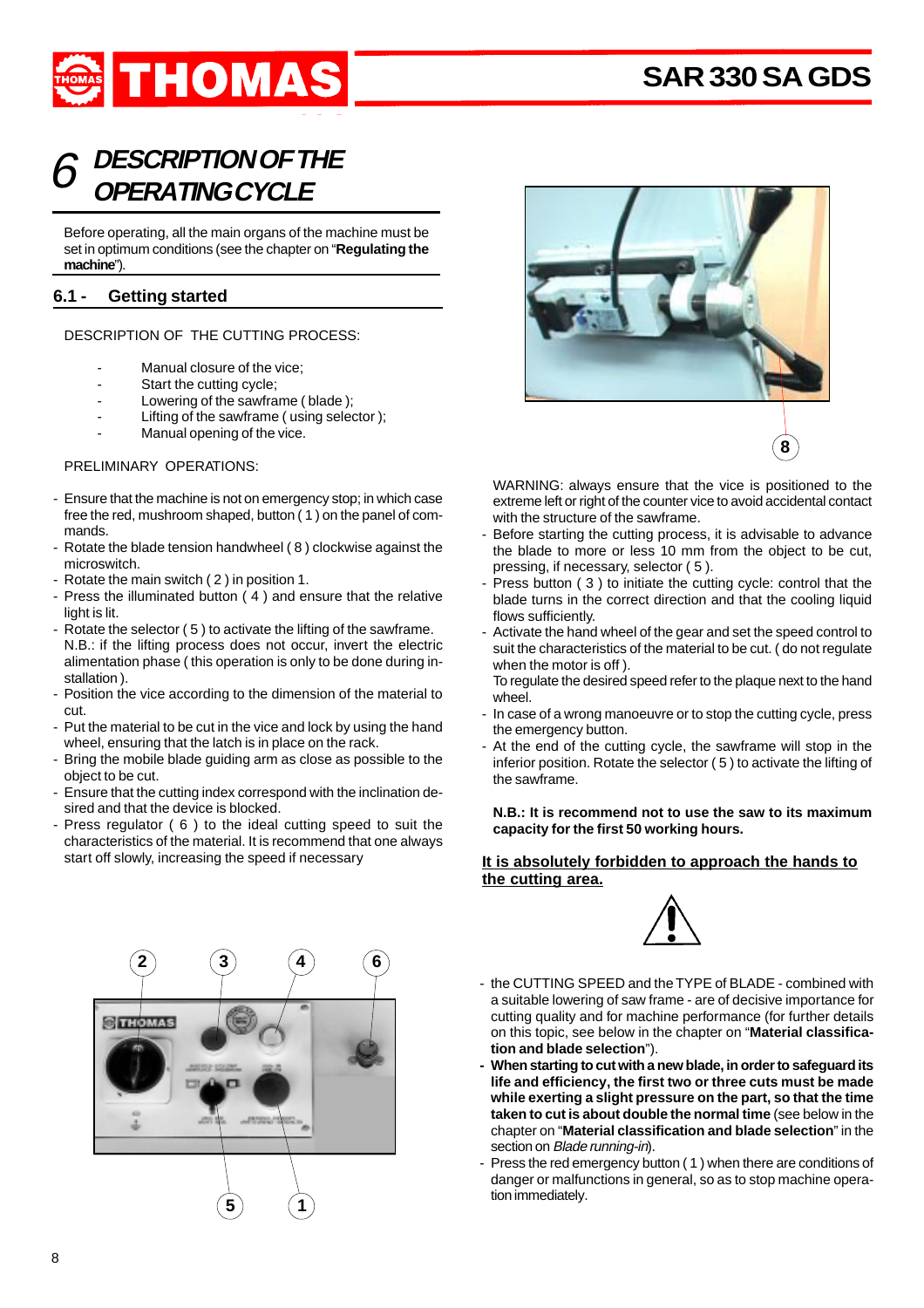

#### **CUTTING DIRECTION**



#### **7.2 - Blade-guide head**

Blade guiding is obtained by means of plates which are regulated during the testing phase according to blade thickness.





#### **7.1 - Blade tension assembly**

The ideal blade tension is obtained by rotating the hand wheel belt tensioner until the relative dip-switch is activated ( B ) otherwise the saw will not operate.

N.B.: when the saw is not in use it is recommend to loosen the blade tension.

#### **It is always recommend to use the blade sizes suggested in this manual.**





When replacing a blade, ensure that the belts are 0,9 mm thick as the guiding blade pads have been adjusted to this size. If using different size toothed belts, it will be necessary to proceed with a new registration as follows:

- Loosen the screws ( B ) widening the passage between the plates.
- Loosen the teeth ( C ) and rotate the pins to widen the passage between the bearings ( D ).
- Mount the new blade and rotate the hand wheel belt tensioner until the relative dip-switch is activated.
- Place the plate ( A ) on the blade giving a play of 0,04 mm to allow a good running of the blade and fasten the screws ( B ).
- Rotate the pins until the bearings rest on the blade and block the screws  $( C )$ .
- Ensure that between the blade and the superior bearings there are 0,2 - 0,3 mm of play; if necessary, loosen the screws ( E ) that block the heads and execute the necessary registration.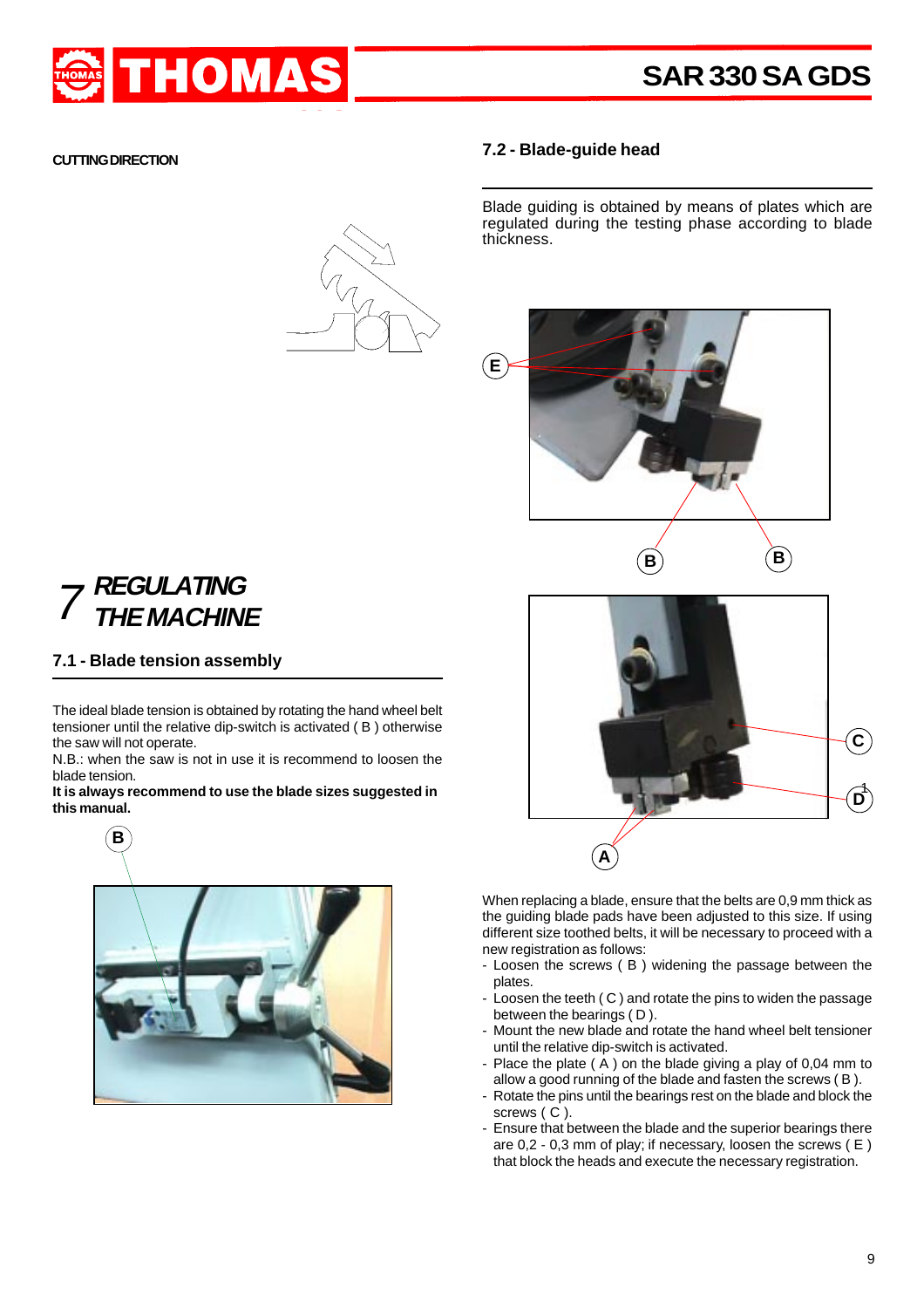

#### **7.3 - Vice**

- --The rapid advancement of the vice to the object to be cut is obtained by manually moving the vice and lifting the latch ( F ). Before blocking the object to be cut with the hand wheel check that the latch is gripped to the rack.
- The vice unit can be positioned to the left or right of the blade. Ensure that this positioning has been executed correctly in order to avoid irreparable damage to the saw.
- It is recommended to keep the vice guide and ribbon clean and oiled at all times.



#### **7.4 - Regulating the cutting angle**

- Lift the sawframe.
- Operate the Lever ( G ) to release the rotation of the device.
- Rotate the sawframe to the desired angle referring to the graduated sector.
- Lift the latch ( H ) if necessary to allow for left rotation.
- Tighten the lever ( G ) to block the device from rotating.

#### **7.5 - Blade-cleaning brush**

Ideal for the cleaning of the blade during its cutting cycle. Periodically check the integrity of the brush and if necessary proceed to an ulterior regulation to guarantee cleansing of the blade.

#### **7.6 - Regulating the height of the cut**

It is an accessory that permits the execution of lifting and/or nearing of the arch.

- Operate the selector button ( M ) to move the arch up and down to the desired position.



#### **7.7 - Regulating the cutting speed and belt tension**

Regulation of the cutting speed can only be done with the motorbelt in motion.

To change the running speed, adjust with hand wheel and refer to the plaque.

In the event of the transmission belt being loose, it will be necessary to rotate the regulating screw placed underneath the motor plate in anticlockwise direction.

#### REFERENCE VALUES



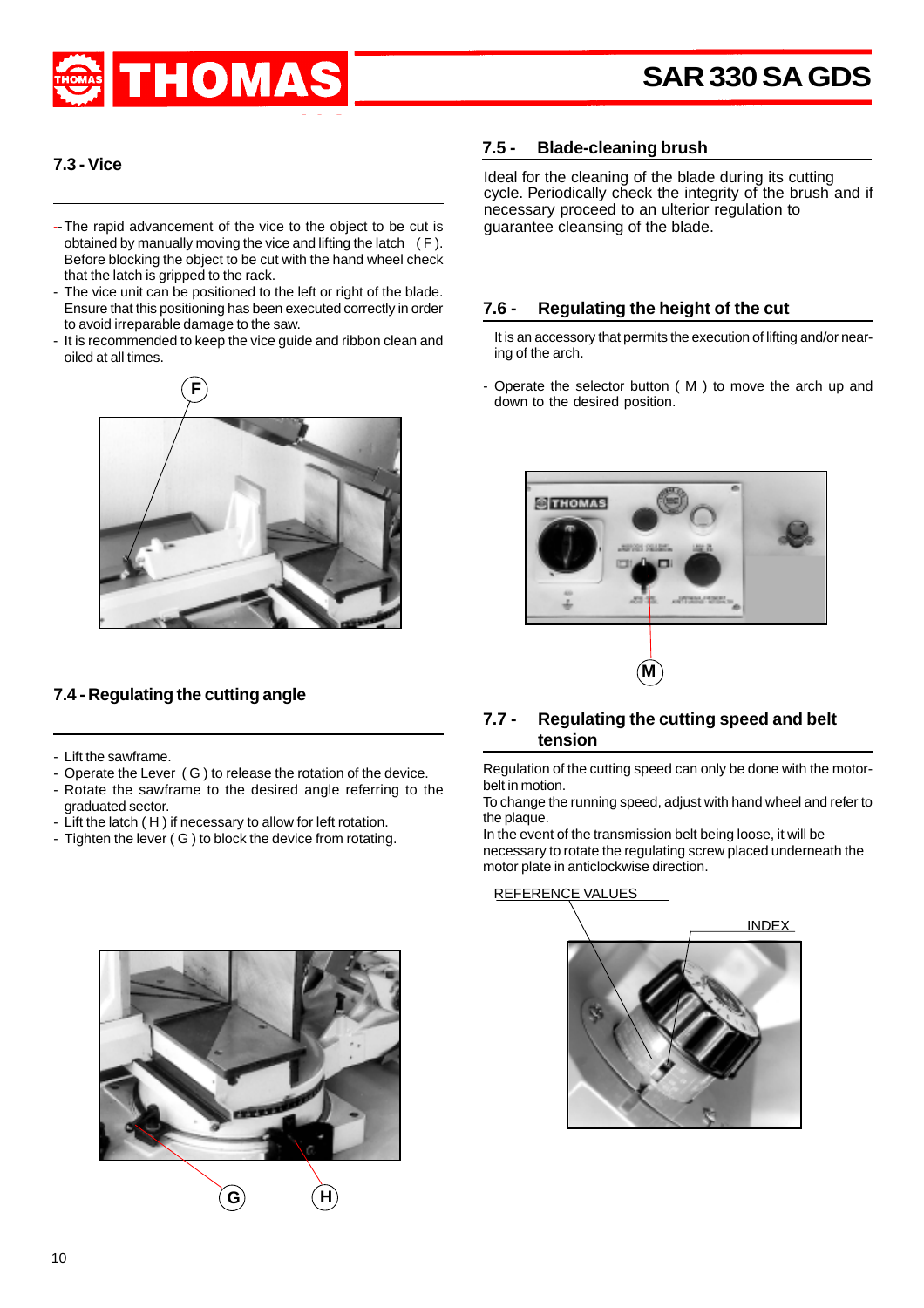

**BEFORE PERFORMING THE FOLLOWING OPERATIONS, THE ELECTRIC POWER SUPPLY AND THE POWER CABLE MUST BE COMPLETELY DISCONNECTED.**

#### **7.8 – Replacing the blade**

- Lift the sawframe in upright position.
- Loosen the blade with the hand wheel, remove the shield of the mobile blade guide and the shield of the belt cleaning brush.
- Open the posterior and anterior carter flywheels and extract the old blade from the flywheels and from the blade guide blocks.
- Insert the new blade inserting it between the plaques and then on the flywheel holder, taking note of the direction of the teeth in respect to the direction of the cut (refer to diagram below).
- Replace the tension of the blade checking that it is housed perfectly within the flywheels.
- Re-assemble the shields of the mobile guide blade and of the belt cleaning brush and close the carter flywheels cover, checking that the safety dip-switch is activated otherwise the machine will not operate when it is switched on.

**WARNING:** always use blades having dimensions spcified in this manual and for which the blade guide heads have been set: otherwise, see chapter on **"Description of the operating cycle"** in the section Starting-up..

#### **CUTTING DIRECTION**



#### **7.9 – Replacement of the return spring arch**

- During the entire operation, it will be necessary to keep the arch lifted and secured.
- First loosen the tension spring and unhook it from the supporting spring immediately behind.

**PROBABLE REPLACEMENT OF OTHER PARTS – REDUCTION GEAR OR SPEED CONTROL, MOTOR PUMP AND ELECTRICAL COMPONENTS – TO BE EXECUTED BY SPECIALISED AND COMPETENT PERSONNEL.**

#### **ROUTINE AND SPECIAL MAINTENANCE** 8

THE MAINTENANCE JOBS ARE LISTED BELOW, DIVIDED INTO DAILY, WEEKLY, MONTHLY AND SIX-MONTHLY INTERVALS. IF THE FOLLOWING OPERATIONS ARE NEGLECTED, THE RESULT WILL BE PREMATURE WEAR OF THE MACHINE AND POOR **PERFORMANCE** 

#### **8.1 - Daily maintenance**

- General cleaning of the machine to remove accumulated shavings.
- Clean the lubricating coolant drain hole to avoid excess fluid.
- Top up the level of lubricating coolant.
- Check blade for wear.
- Rise of saw frame to top position and partial slackening of the

blade to avoid useless yield stress.

- Check functionality of the shields and emergency stops.

#### **8.2 - Weekly maintenance**

- More accurate general cleaning of the machine to remove shavings, especially from the lubricant fluid tank.
- Removal of pump from its housing, cleaning of the suction filter and suction zone.
- Clean the filter of the pump suction head and the suction area.
- Cleaning with compressed air of blade guide arms (guide bearings, pads and drain hole of the lubricating cooling).
- Cleaning flywheel housings and blade sliding surfaces on flywheels.
- Check condition of the blade cleaning brushes.
- Greasing of motor flywheel bearings.

#### **8.3 - Monthly maintenance**

- Check the tightening of the motor flywheel screws.
- Check that the blade guide bearings on arms are perfect running condition.
- Check the tightening of the screws of the gearmotor, pump and accident protection guarding.

#### **8.4 - Six-monthly maintenance**

#### REDUCTION GEAR UNIT

- A good run in of the reduction gear of at least 50 working hours is recommended. Avoid using the saw at its maximum capacity. Top up the oil using MOBIL GEAR 636 or KLUBER SINTHESO D460 SHELL OMALA OIL 460.
- Do a complete change of oil every 6 months. When changing the oil, the arch must be lifted to its maximum.
- The saw with the ascending arch device, a complete oil change is advisable once a year using SHELL HYDRAULIC OIL 32 or similar.
- Continuity test of the equipotential protection circuit.

#### **8.5 - Oils for lubricating coolant**

Considering the vast range of products on the market, the user can choose the one most suited to his own requirements, using as reference the type SHELL LUTEM OIL ECO.

THE MINIMUM PERCENTAGE OF OIL DILUTED IN WATER IS 8 - 10 %.

#### **8.6 - Oil disposal**

The disposal of these products is controlled by strict regulations. Please see the Chapter on "**Machine dimensions - Transport - In**stallation" in the section on *Dismantling*.

#### **8.7 - Special maintenance**

Special maintenance operations must be carried out by skilled personnel.

However, we advise contacting THOMAS or their dealer and/or importer. Also the reset of protective and safety equipment and devices, of the reducer, the motor, the motor pump and electric components is to be considered extraordinary maintenance.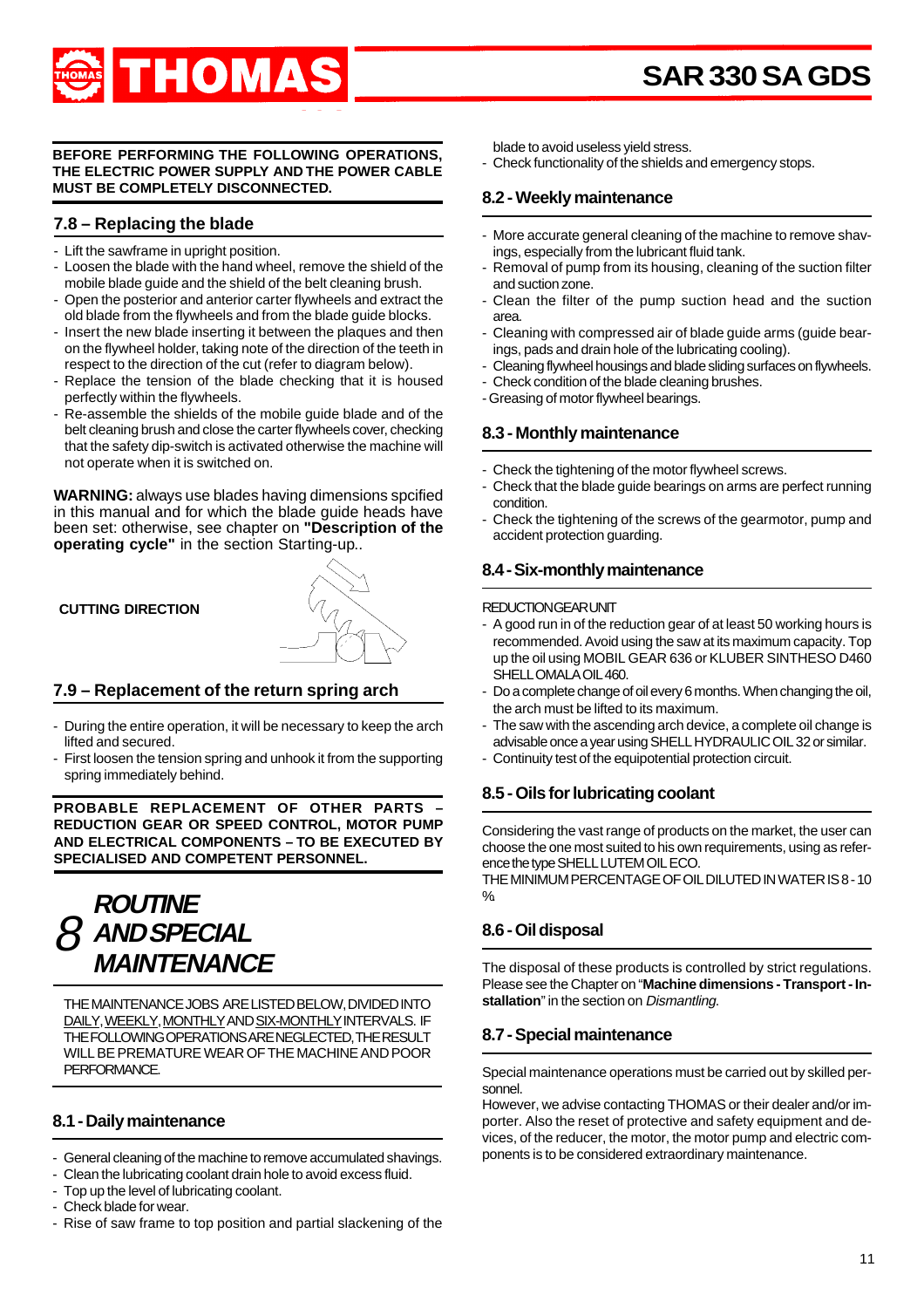# **HOMAS**

## **SAR 330 SA GDS**

#### **MATERIAL CLASSIFICATION AND CHOICE OF TOOL** 9

Since the aim is to obtain excellent cutting quality, the various parameters such as **hardness of the material, shape and thickness, transverse cutting section** of the part to be cut, **selection of the type of cutting blade, cutting speed** and **control of saw frame lowering**.These specifications must therefore be harmoniously combined in a single operating condition according to practical considerations and common sense, so as to achieve an optimum condition that does not require countless operations to prepare the machine when there are many variations in the job to be performed.The various problems that crop up from time to time will be solved more easily if the operator has a good knoledge of these specifications.

WE THEREFORE RECOMMEND YOU TO ALWAYS USE GENU-INE "THOMAS" SPARE BLADES THAT GUARANTEE SUPERIOR QUALITY AND PERFORMANCE.

#### **9.1 - Definition of materials**

The table at the foot of the page lists the characteristics of the materials to be cut, so as to choose the right tool to use.

#### **9.2 - Selecting blade**

First of all the pitch of the teeth must be chosen, in the other words, the number of teeth per inch (25,4 mm) suitable for thematerial to be cut, according to these criteria:

- parts with a thin and/or variable section such as profiles, pipes and plate, need close toothing, so that the number of teeth used simultaneously in cutting is from 3 to 6;
- parts with large transverse sections and solid sections need widely spaced toothing to allow for the greater volume of the shavings and better tooth penetration;
- parts made of soft material or plastic (light alloys, mild bronze, teflon, wood, etc.) also require widely spaced toothing;
- pieces cut in bundles require combo tooth design.

#### **9.3 - Teeth pitch**

As already stated, this depends on the following factors:

**- hardness of the material**

**- dimensions of the section**

**- thickness of the wall.**

| <b>BLADE TEETH SELECTION TABLE</b>                                                                         |    |       |  |  |
|------------------------------------------------------------------------------------------------------------|----|-------|--|--|
| <b>Z CONTINUOUS</b><br><b>Z COMBO</b><br><b>THICKNESS MM</b><br><b>TOOTH DESIGN</b><br><b>TOOTH DESIGN</b> |    |       |  |  |
| <b>TILL 1.5</b>                                                                                            | 14 | 10/14 |  |  |
| FROM 1 TO 2                                                                                                | 8  | 8/12  |  |  |
| FROM 2 TO 3                                                                                                | 6  | 6/10  |  |  |
| FROM 3 TO 5                                                                                                | 6  | 5/8   |  |  |
| FROM 4 TO 6                                                                                                | 6  | 4/6   |  |  |
| <b>MORE THAN 6</b>                                                                                         | 4  | 4/6   |  |  |
| $\ddot{a}$<br>$S = THICKNESS$                                                                              |    |       |  |  |

| <b>TYPES OF STEEL</b>                                                                                                                                                                                                                  |                                                                   |                                                   |                                                     | <b>CHARACTERISTICS</b>                     |                                            |                                                                      |                                                  |                                                    |
|----------------------------------------------------------------------------------------------------------------------------------------------------------------------------------------------------------------------------------------|-------------------------------------------------------------------|---------------------------------------------------|-----------------------------------------------------|--------------------------------------------|--------------------------------------------|----------------------------------------------------------------------|--------------------------------------------------|----------------------------------------------------|
| <b>USE</b>                                                                                                                                                                                                                             | <b>UNI</b>                                                        | D<br><b>DIN</b>                                   | F<br>AF NOR                                         | GB<br><b>SB</b>                            | <b>USA</b><br>AISI-SAE                     | <b>Hardness</b><br><b>BRINELL</b><br>HB                              | <b>Hardness</b><br><b>ROCKWELL</b><br><b>HRB</b> | $R=N/mm2$                                          |
| Construction<br>steels                                                                                                                                                                                                                 | Fe360<br>Fe430<br>Fe510                                           | St37<br>St44<br>St52                              | E24<br>E28<br>E36                                   | ----<br>43<br>50                           | ----<br>----<br>----                       | 116<br>148<br>180                                                    | 67<br>80<br>88                                   | $360 \div 480$<br>$430 \div 560$<br>$510 \div 660$ |
| Carbon<br>steels                                                                                                                                                                                                                       | C <sub>20</sub><br>C40<br>C <sub>50</sub><br>C60                  | CK20<br><b>CK40</b><br><b>CK50</b><br><b>CK60</b> | <b>XC20</b><br><b>XC42H1</b><br>----<br><b>XC55</b> | 060 A 20<br>060 A 40<br>----<br>060 A 62   | 1020<br>1040<br>1050<br>1060               | 198<br>198<br>202<br>202                                             | $\overline{93}$<br>93<br>94<br>94                | 540÷690<br>700÷840<br>760÷900<br>830÷980           |
| Spring<br>steels                                                                                                                                                                                                                       | 50CrV4<br>60SiCr8                                                 | 50CrV4<br>60SiCr7                                 | 50CV4<br>----                                       | 735 A 50<br>----                           | 6150<br>9262                               | 207<br>224                                                           | 95<br>98                                         | 1140÷1330<br>1220÷1400                             |
| Alloyed steels for<br>hardening and<br>tempering and for<br>nitriding                                                                                                                                                                  | 35CrMo4<br>39NiCrMo4<br>41CrAIMo7                                 | 34CrMo4<br>36CrNiMo4<br>41CrAIMo7                 | 35CD4<br>39NCD4<br>40CADG12                         | 708 A 37<br>905 M 39                       | 4135<br>9840<br>----                       | 220<br>228<br>232                                                    | 98<br>99<br>100                                  | 780÷930<br>880÷1080<br>$930 \div 1130$             |
| Alloyed<br>casehardening                                                                                                                                                                                                               | 18NiCrMo7                                                         | ----                                              | 20NCD7                                              | En 325                                     | 4320                                       | 232                                                                  | 100                                              | 760÷1030                                           |
| steels                                                                                                                                                                                                                                 | 20NiCrMo2                                                         | 21NiCrMo2                                         | 20NCD <sub>2</sub>                                  | 805 H 20                                   | 4315                                       | 224                                                                  | 98                                               | 690÷980                                            |
| Alloyed for<br>bearings                                                                                                                                                                                                                | 100Cr6                                                            | 100Cr6                                            | 100C6                                               | 534 A 99                                   | 52100                                      | 207                                                                  | 95                                               | 690÷980                                            |
| <b>Tool steel</b>                                                                                                                                                                                                                      | 52NiCrMoKU<br>C100KU<br>X210Cr13KU<br>58SiMo8KU                   | 56NiCrMoV7C100K<br>C100W1<br>X210Cr12<br>----     | ----<br>----<br>Z200C12<br><b>Y60SC7</b>            | ----<br>BS <sub>1</sub><br>BD2-BD3<br>---- | ----<br>$S-1$<br>$D6-D3$<br>S <sub>5</sub> | 244<br>212<br>252<br>244                                             | 102<br>96<br>103<br>102                          | 800÷1030<br>710÷980<br>820÷1060<br>800÷1030        |
| <b>Stainless</b><br>steels                                                                                                                                                                                                             | X12Cr13<br><b>X5CrNi1810</b><br><b>X8CrNi1910</b><br>X8CrNiMo1713 | 4001<br>4301<br>----<br>4401                      | Z5CN18.09<br>----<br>Z6CDN17.12                     | ----<br>304 C 12<br>316 S 16               | 410<br>304<br>----<br>316                  | 202<br>202<br>202<br>202                                             | 94<br>94<br>94<br>94                             | 670÷885<br>$590 \div 685$<br>540÷685<br>490÷685    |
| Aluminium copper alloy G-CuAl11Fe4Ni4 UNI 5275<br>Copper alloys<br>Special manganese/silicon brass G-CuZn36Si1Pb1 UNI5038<br>Special brass<br>Manganese bronze SAE43 - SAE430<br><b>Bronze</b><br>Phosphor bronze G-CuSn12 UNI 7013/2a |                                                                   |                                                   |                                                     | 220<br>140<br>120<br>100                   | 98<br>77<br>69<br>56,5                     | $620 \div 685$<br>$375 \div 440$<br>$320 \div 410$<br>$265 \div 314$ |                                                  |                                                    |
| G <sub>25</sub><br>Gray pig iron<br>Spheroidal graphite cast iron GS600<br>Cast iron<br>Malleable cast iron<br>W40-05                                                                                                                  |                                                                   |                                                   |                                                     | $\overline{212}$<br>232<br>222             | 96<br>100<br>98                            | 245<br>600<br>420                                                    |                                                  |                                                    |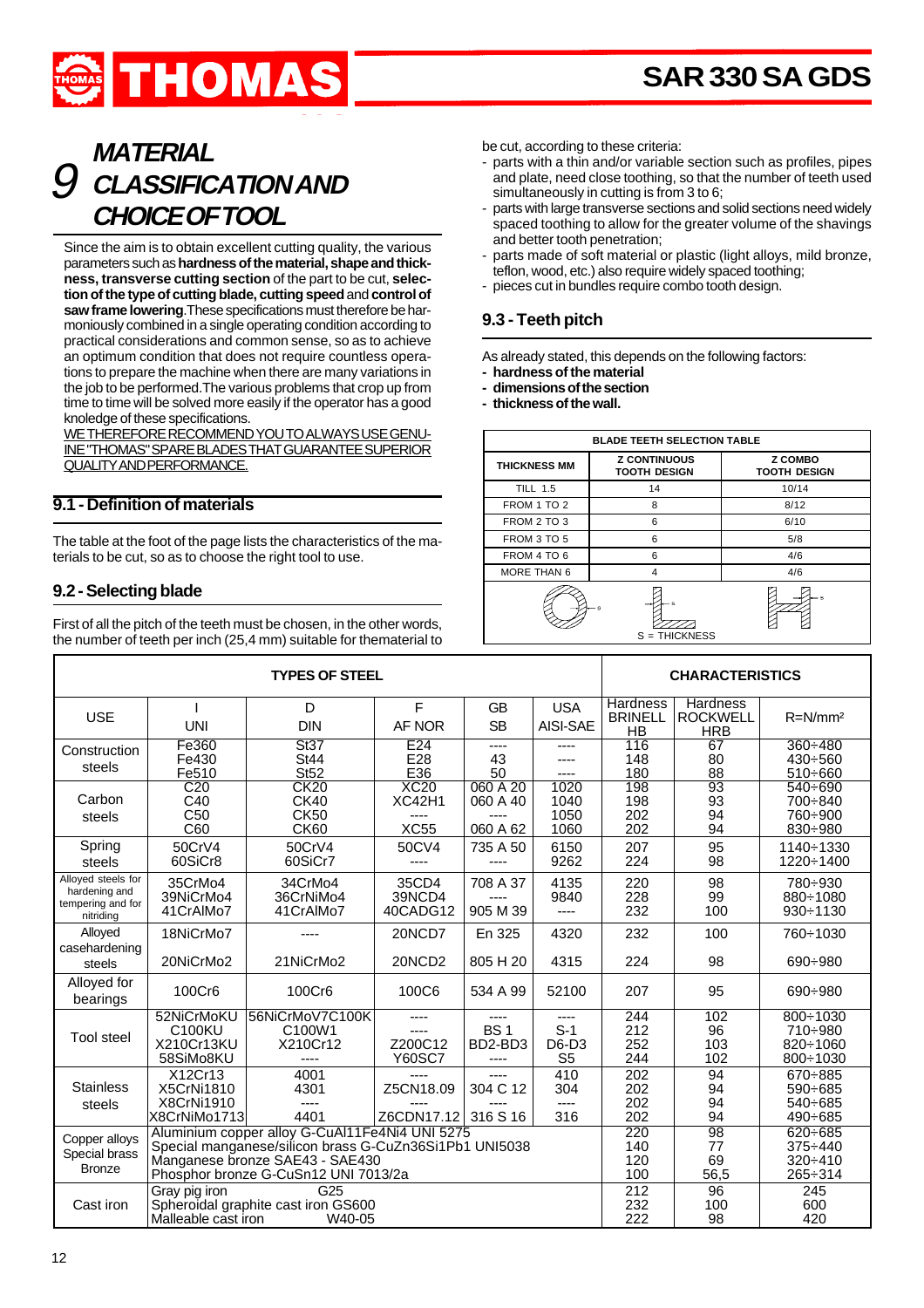

| SOLID Ø OR L MM      | <b>Z CONTINUOUS</b><br><b>TOOTH DESIGN</b> | Z COMBO<br><b>TOOTH DESIGN</b> |
|----------------------|--------------------------------------------|--------------------------------|
| TILL 30              | 8                                          | 5/8                            |
| FROM 30 TO 60        | 6                                          | 4/6                            |
| <b>FROM 40 TO 80</b> |                                            | 4/6                            |
| MORE THAN 90         | 3                                          | 3/4                            |
|                      | $\emptyset$ = DIAMETER $L = WIDTH$         |                                |

#### **9.4 - Cutting and advance speed**

The cutting speed (m/min) and the advance speed (cm $2/m$ in = area travelled by the disk teeth when removing shavings) are limited by the development of heat close to the tips of the teeth.

- The cutting speed is subordinate to the resistance of the material  $(R = N/mm<sup>2</sup>)$ , to its hardness (HRC) and to the dimensions of the widest section.
- Too high an advance speed (= lowering of the saw frame) tends to cause the disk to deviate from the ideal cutting path, producing non rectilinear cuts on both the vertical and the horizontal plane.

The best combination of these two parameters can be seen directly examining the chips.

Long spiral-shaped chips indicate ideal cutting.



Very fine or pulverized chips indicate lack of feed and/or cutting pressure.



Thick and/or blue chips indicate overload of the blade.

#### **9.5 - Blade running-in**

**When cutting for the first time, it is good practice to run in the tool making a series of cuts at a low advance speed** (= 30-35 cm2 /min on material of average dimensions with respect to the cutting capacity and solid section of normal steel with  $R =$ 410-510 N/mm2 ), **generously spraying the cutting area with lubricating coolant.**

#### **9.6 - Blade structure**

Bi-metal blades are the most commonly used. They consist in a silicon-steel blade backing with electron beam or laser welded high speed steel (HHS) cutting edge. The type of stocks are classified in M2, M42, M51 and differ from each other because of their major hardness due to the increasing percentage of Cobalt (Co) and molybdenum (Mo) contained in the metal alloy.

#### **9.7 - Blade type**

They differ essentially in their constructive characteristics, such as:

- **shape** and cutting **angle** of tooth
- **pitch**
- **set**

#### **Shape and angle of tooth**

**REGULAR TOOTH**: 0° rake and constant pitch.



Most common form for transversal or inclined cutting of solid small and average cross-sections or pipes, in laminated mild steel and grey iron or general metal.

**POSITIVE RAKE TOOTH**: 9° - 10° positive rake and constant pitch.



Particular use for crosswise or inclined cuts in solid sections or large pipes, but above all harder materials (highly alloyed and stainless steels, special bronze and forge pig).

**COMBO TOOTH**: pitch varies between teeth and consequently varying teeth size and varying gullet depths. Pitch varies between teeth which ensures a smoother, quieter cut and longer blade life owing to the lack of vibration.

Another advantage offered in the use of this type of blade in the fact that with an only blade it is possible to cut a wide range of different



materials in size and type.

**COMBO TOOTH**: 9° - 10° positive rake.



This type of blade is the most suitable for the cutting of section bars and large and thick pipes as well as for the cutting of solid bars at maximum machine capacity. Available pitches: 3-4/4-6.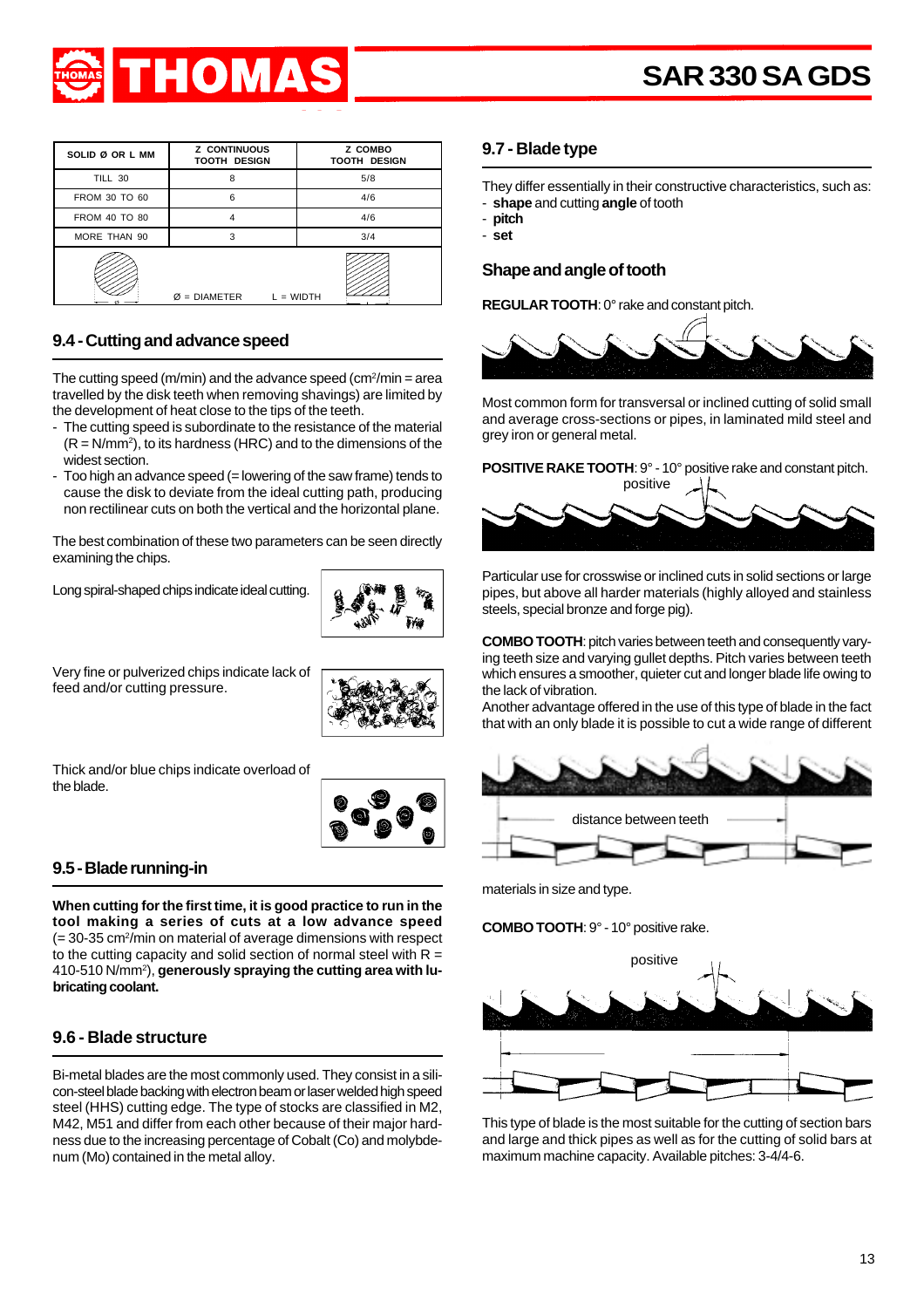

#### **Set**

Saw teeth bent out of the plane of the saw body, resulting in a wide cut in the workpiece.



**REGULAR OR RAKER SET**: Cutting teeth right and left, alternated by a straight tooth.



Of general use for materials with dimensions superior to 5 mm. Used for the cutting of steel, castings and hard nonferrous materials.

**WAVY SET**: Set in smooth waves.



This set is associated with very fine teeth and it is mainly used for

the cutting of pipes and thin section bars (from 1 to 3 mm).

**ALTERNATE SET (IN GROUPS)**: Groups of cutting teeth right and left, alternated by a straight tooth.



This set is associated with very fine teeth and it is used for extremely thin materials (less than 1 mm).

#### **ALTERNATE SET (INDIVIDUAL TEETH):** Cutting teeth right and left.



This set is used for the cutting of nonferrous soft materials, plastics and wood.

#### **9.7.1 - RECOMMENDED CUTTING PARAMETERS**

| <b>STEEL</b>               | <b>CUTTING SPEED</b> | <b>LUBRICATION</b>      |
|----------------------------|----------------------|-------------------------|
| <b>CONSTRUCTION</b>        | 60/80                | <b>EMULSIFIABLE OIL</b> |
| <b>CEMENTATION</b>         | 40/50                | <b>EMULSIFIABLE OIL</b> |
|                            |                      |                         |
| <b>CARBON STEEL</b>        | 40/60                | <b>EMULSIFIABLE OIL</b> |
| HARDENING AND TEMPERING    | 40/50                | <b>EMULSIFIABLE OIL</b> |
| <b>BEARINGS</b>            | 40/60                | <b>EMULSIFIABLE OIL</b> |
| <b>SPRINGS</b>             | 40/60                | <b>EMULSIFIABLE OIL</b> |
|                            |                      |                         |
| <b>FOR TOOLS</b>           | 30/40                | <b>EMULSIFIABLE OIL</b> |
| <b>FOR VALVES</b>          | 35/50                | <b>EMULSIFIABLE OIL</b> |
|                            |                      |                         |
| <b>STAINLESS STEEL</b>     | 30/40                | <b>EMULSIFIABLE OIL</b> |
| <b>SPHEROIDAL GRAPHITE</b> | 20/40                | <b>EMULSIFIABLE OIL</b> |
| <b>CAST IRON</b>           | 40/60                | <b>EMULSIFIABLE OIL</b> |
|                            |                      |                         |
| <b>ALUMINIUM</b>           | 80/600               | <b>KEROSENE</b>         |
| <b>BRONZE</b>              | 70/120               | <b>EMULSIFIABLE OIL</b> |
| <b>HARD BRONZE</b>         | 30/60                | <b>EMULSIFIABLE OIL</b> |
| <b>BRASS</b>               | 70/350               | <b>EMULSIFIABLE OIL</b> |
| <b>COPPER</b>              | 50/720               | <b>EMULSIFIABLE OIL</b> |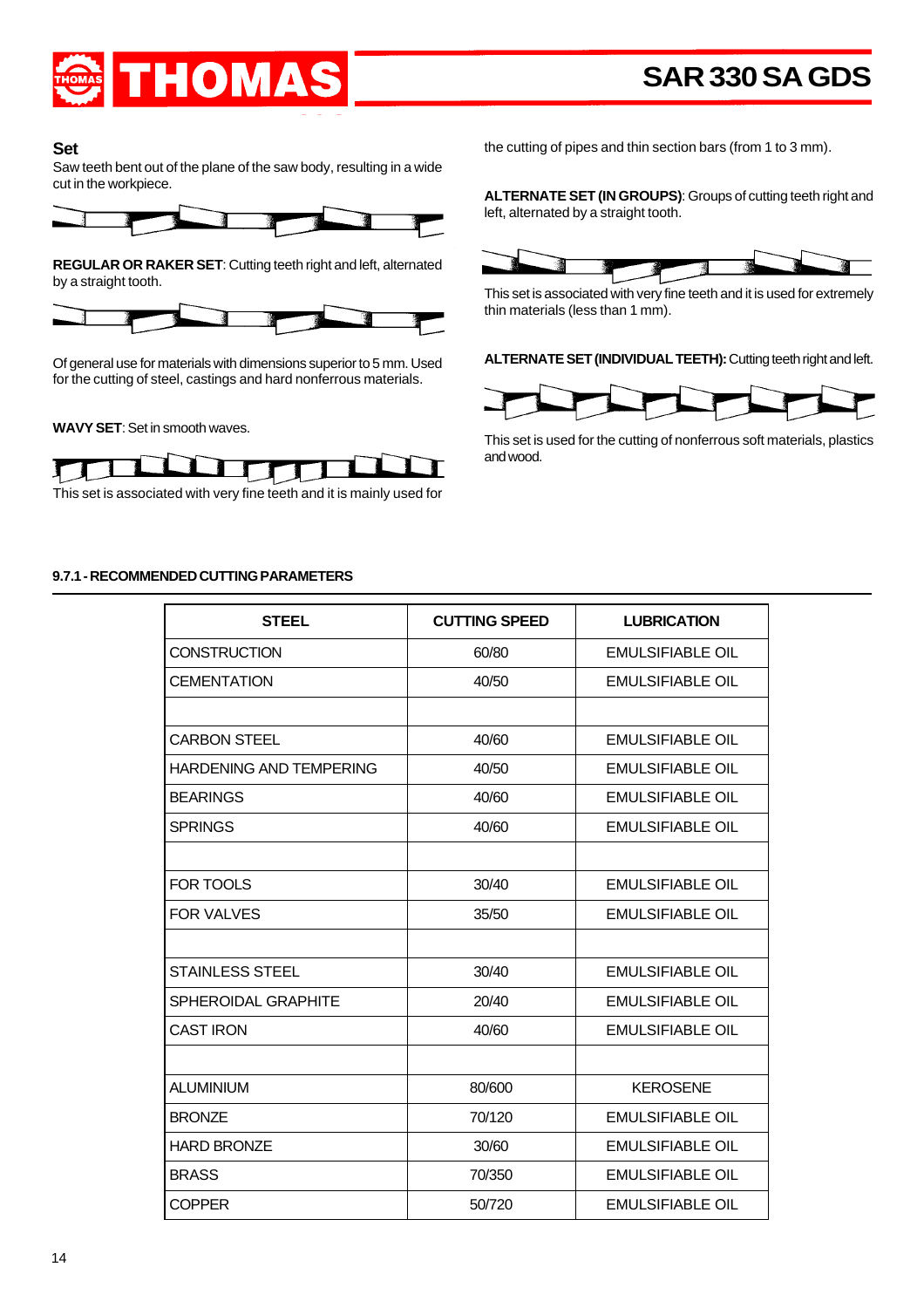

## **MACHINE COMPONENTS**

**10.1 - List of spare parts**

| <b>REFERENCE NUMBER</b> | <b>DENOMINATION</b>          | <b>REFERENCE NUMBER</b> | <b>DENOMINATION</b>        |
|-------------------------|------------------------------|-------------------------|----------------------------|
| 01                      | <b>Bedplate</b>              | 59                      | Key 5x5x15                 |
| 02                      | Swivel arm support           | 60                      |                            |
| 03                      | Cover                        | 61                      | Washer                     |
| 04                      |                              | 62                      | Blade tensioner hand wheel |
|                         | Adjustable bracket           |                         |                            |
| 05                      | Swivel arm                   | 63                      |                            |
| 06                      | Left arch bracket            | 64                      |                            |
| 07                      | Vice bracket                 | 65                      | Screw                      |
| 08                      | Vice jaw                     | 66                      | Washer                     |
| 09                      | Vice                         | 67                      | <b>Screws</b>              |
| 10                      | Central flange               | 68                      | <b>Screws</b>              |
| 11                      | Counter vice                 | 69                      | Elastic washer             |
| 12                      | Interchangeable plate        | 70                      | Conical washer             |
| 13                      | Counter vice jaw             | 71                      | Plate                      |
| 14                      | Sawframe                     | 72                      | Pivot                      |
| 15                      | Intermediate belt cover      | 73                      | Pivot                      |
| 16                      | Hand wheel return cover      | 74                      | Transmission flywheel pin  |
| 17                      |                              | 75                      | Spacer                     |
|                         | Transmission flywheel        | 76                      |                            |
| 18                      | Motor flywheel               |                         |                            |
| 19                      | Sawframe guard               |                         |                            |
| 20                      | Engine plate bracket         | 78                      | Blade guide arm guide bar  |
| 21                      | Saw frame cylinder           | 79                      | Handwheel                  |
| 22                      | Fixed blade guide block      |                         |                            |
|                         | bracket                      | 80                      | Washer                     |
| 23                      | Fixed blade guide block      | 81                      | Guide blade plate          |
| 24                      | Adjustable bladeguide arm    | 82                      |                            |
| 25                      | Adjustable blade guide block | 83                      | Bearing 609 ZZ             |
| 26                      | Mobile bracket for blade     | 84                      |                            |
|                         | tensione slide               | $85-1$                  | Bearing pin                |
| 27                      | <b>Blade tension slide</b>   | $85 - 2$                | Bearing 609                |
| 28                      | Slide anchorage plate        | 85-3                    | Ring seeger Ø 10           |
| 29                      | Arm for arm guide blade      | $86-1$                  | Eccentric pin              |
|                         |                              | 86-2                    | Bearing 609                |
|                         | guide                        | 86-3                    |                            |
| 30                      | rule                         |                         | Ring seeger Ø 10           |
|                         |                              | 87                      | Pin                        |
| 42                      | Ring Seeger Ø 25             | 91                      | Washer                     |
| 43                      | Bearing 30205 JR             | 92                      | Screw                      |
| 45                      | Ring nut GUK 25              | 93                      | Blade guard on adjustable  |
| 46                      | Washer                       |                         | block                      |
| 47                      | <b>Ring NILOS</b>            | 106                     | Ring nut                   |
| 48                      | oiler                        | 107                     | Washer                     |
| 49                      | Blade tightening gib         | 108                     | <b>Screw</b>               |
| 50                      |                              | 109                     |                            |
| 52                      | Key 8x8x120                  | 111                     | Vice guide dowel           |
| 53                      | Plug                         | 112                     | Pawl                       |
| 54                      | Spacer                       |                         |                            |
| 55                      |                              |                         |                            |
|                         | Bearing 51204                |                         |                            |
| 56                      | Plate                        |                         |                            |
| 57                      | Belleville washer            |                         |                            |
| 58                      | Blade tightening slide       |                         |                            |
|                         | threaded rod                 |                         |                            |
|                         |                              |                         |                            |
|                         |                              |                         |                            |
|                         |                              |                         |                            |
|                         |                              |                         |                            |
|                         |                              |                         |                            |
|                         |                              |                         |                            |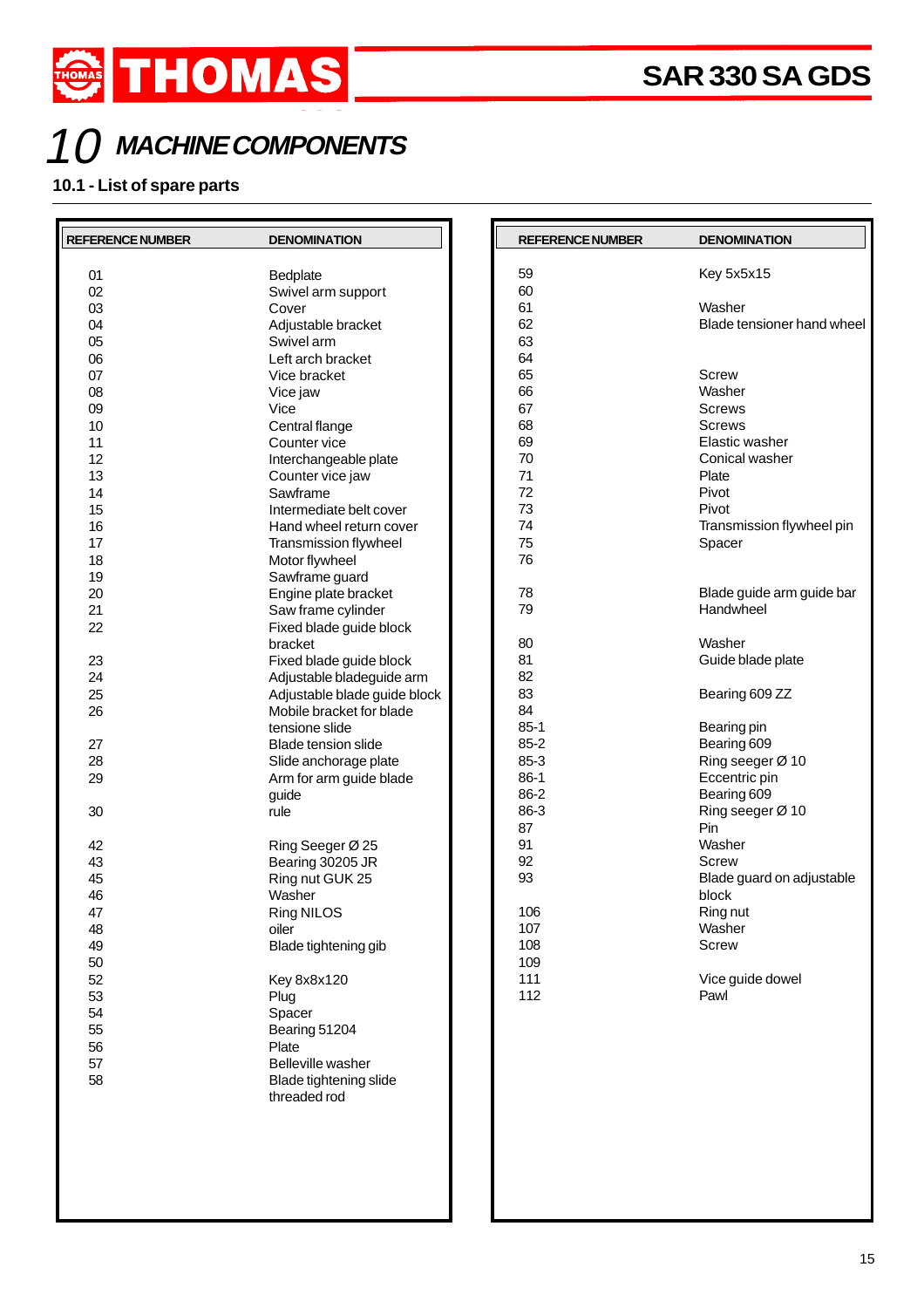

| <b>REFERENCE NUMBER</b> | <b>DENOMINATION</b>         |  |
|-------------------------|-----------------------------|--|
| 113                     | Pivot                       |  |
| 114                     | Elastic plug                |  |
| 115                     | Vice hand wheel             |  |
| 116                     |                             |  |
| 117                     | Cylinder arch superior      |  |
|                         | attachment                  |  |
| 118                     | Pivot                       |  |
| 119                     | <b>Screw</b>                |  |
| 120                     |                             |  |
| 124                     | Cylinder sawframe inferior  |  |
|                         | support                     |  |
| 125                     | Inferior support pivot      |  |
| 126                     | Dowel                       |  |
| 127                     |                             |  |
| 131                     | <b>Block</b>                |  |
| 132                     | Pin                         |  |
| 139                     | Reduction gear              |  |
| 141                     | Handgrip                    |  |
| 142                     |                             |  |
| 145                     |                             |  |
| 146                     |                             |  |
|                         | <b>Key 7x7x30</b><br>Washer |  |
| 147                     |                             |  |
| 148                     | Elastic washer              |  |
| 149                     | Screw                       |  |
| 151                     | Cooling distributor block   |  |
| 152                     | Cooling liquid tap          |  |
| 153                     | rubber holder attachment    |  |
| 154                     | Rubber tube                 |  |
| 155                     | Flexible tube               |  |
| 158                     | Right sawframe support      |  |
| 164                     | Fixed blade guide block     |  |
|                         | guard                       |  |
| 166                     | Blade cleaning brush        |  |
| 167                     | Blade cleaning support      |  |
| 168                     | Dowel                       |  |
| 169                     | <b>Bush</b>                 |  |
| 170                     |                             |  |
| 180                     | Key                         |  |
|                         |                             |  |
| 189                     | Sawframe spring cover       |  |
| 190                     | Additional protection       |  |
|                         |                             |  |
| 200                     | Hinge bush                  |  |
|                         |                             |  |
|                         |                             |  |
|                         |                             |  |
|                         |                             |  |
|                         |                             |  |

| <b>REFERENCE NUMBER</b>  | <b>DENOMINATION</b>                                             |
|--------------------------|-----------------------------------------------------------------|
| 205<br>206               | Rack support plate                                              |
| 211<br>212<br>213        | Rack<br>Key 5x5x15<br>Vice thread                               |
| 214<br>215<br>216        | Connecting rod spring<br>support<br>Washer<br><b>Nut</b>        |
| 217<br>219<br>220        | Connecting rod spring<br>Sawframe spring                        |
| 221<br>222<br>223<br>224 | Swivel arm support stirrup<br>Hand lever<br>Washer              |
| 225<br>226<br>227        | <b>Block</b><br><b>Bush</b><br><b>Bush</b>                      |
| 230<br>231<br>232        | Pivot hinge<br>Bearing 6906 RNA                                 |
| 233<br>234<br>241        | Spacer<br>Degree meter<br>Screw                                 |
| 242<br>243<br>244        | Washer<br>Support                                               |
| 250<br>251<br>252        | Refrigerating liquid tank<br>Dowel<br>Screw                     |
| 253<br>254<br>259<br>260 | Angulation stirrup<br>Screw<br>Washer                           |
| 261<br>262<br>263        | Filter<br>Rubber tube<br>rubber holder attachment               |
| 264<br>265<br>266        | Nut<br>Washer<br>Connector                                      |
| 267<br>268<br>269<br>272 | Rubber tube<br>Connector<br>Electro-pump<br>Electro-pump washer |
| 273                      | Anterior base lid                                               |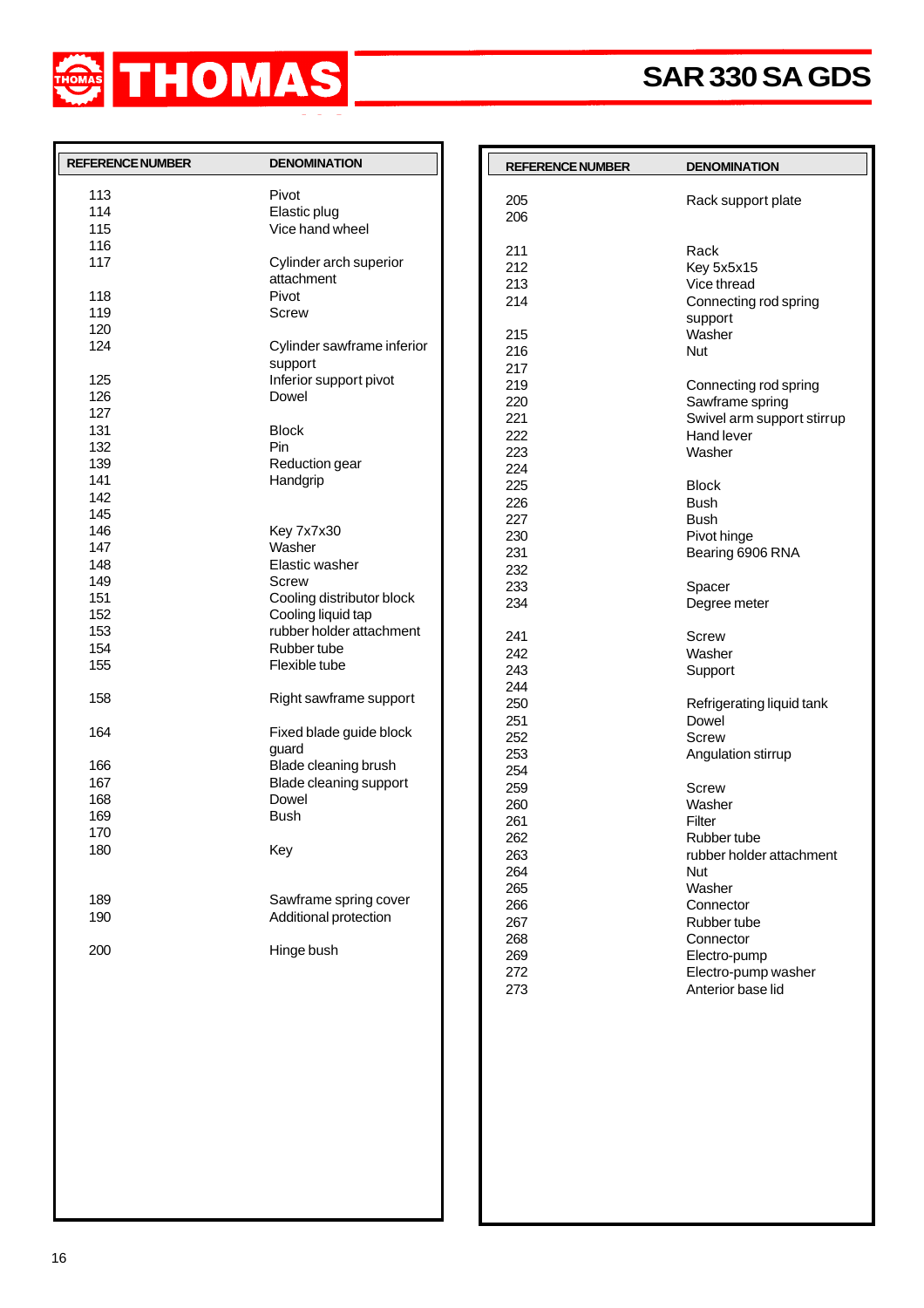

| <b>REFERENCE NUMBER</b> | <b>DENOMINATION</b>            |
|-------------------------|--------------------------------|
| 276                     | Refrigerating liquid level     |
| 279                     | Refrigerating liquid conveyer  |
| 280                     |                                |
| 281                     | Pivot                          |
| 283                     |                                |
| 284                     | Anchorage stirrup base         |
| 287                     | <b>Fixation plate</b>          |
| 290                     | Base support                   |
| 291                     | Spacer support base            |
| 301                     | Electric motor                 |
| 302                     | Transmission belt              |
| 303                     | <b>Transmission belt cover</b> |
| 305                     | Plate                          |
| 306                     | Unsteady motor pulley          |
| 307                     | Variable guide pulley          |
| 308                     | <b>Key 7x7x30</b>              |
| 309                     | Carter cover                   |
| 310                     |                                |
| 312                     | Flywheel protection dip-       |
|                         | switch                         |
| 313                     | Blade tightening dip-switch    |
| 314                     | Hinge                          |
| 315                     | Microswitch                    |
| 324                     | Nut M 8                        |
| 328                     | Screw M 8                      |
| 330                     | Machine hoisting hook          |
| 332                     | Bar stop body                  |
| 333                     | Bar stop push rod              |
| 334                     | Nut                            |
| 335                     | Screw                          |
| 336                     | Lever hand                     |
| 342                     | Bush                           |
|                         |                                |
|                         |                                |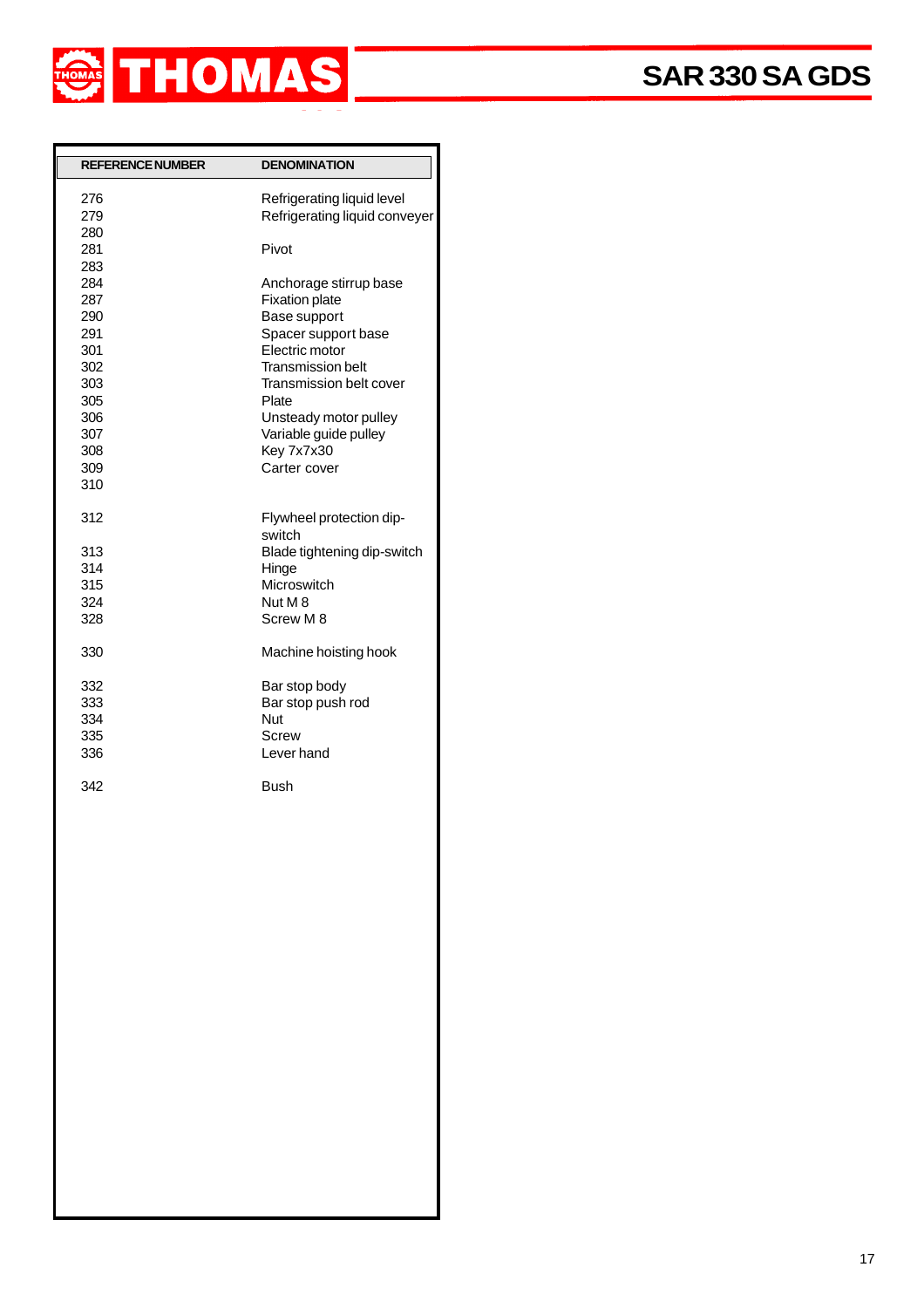

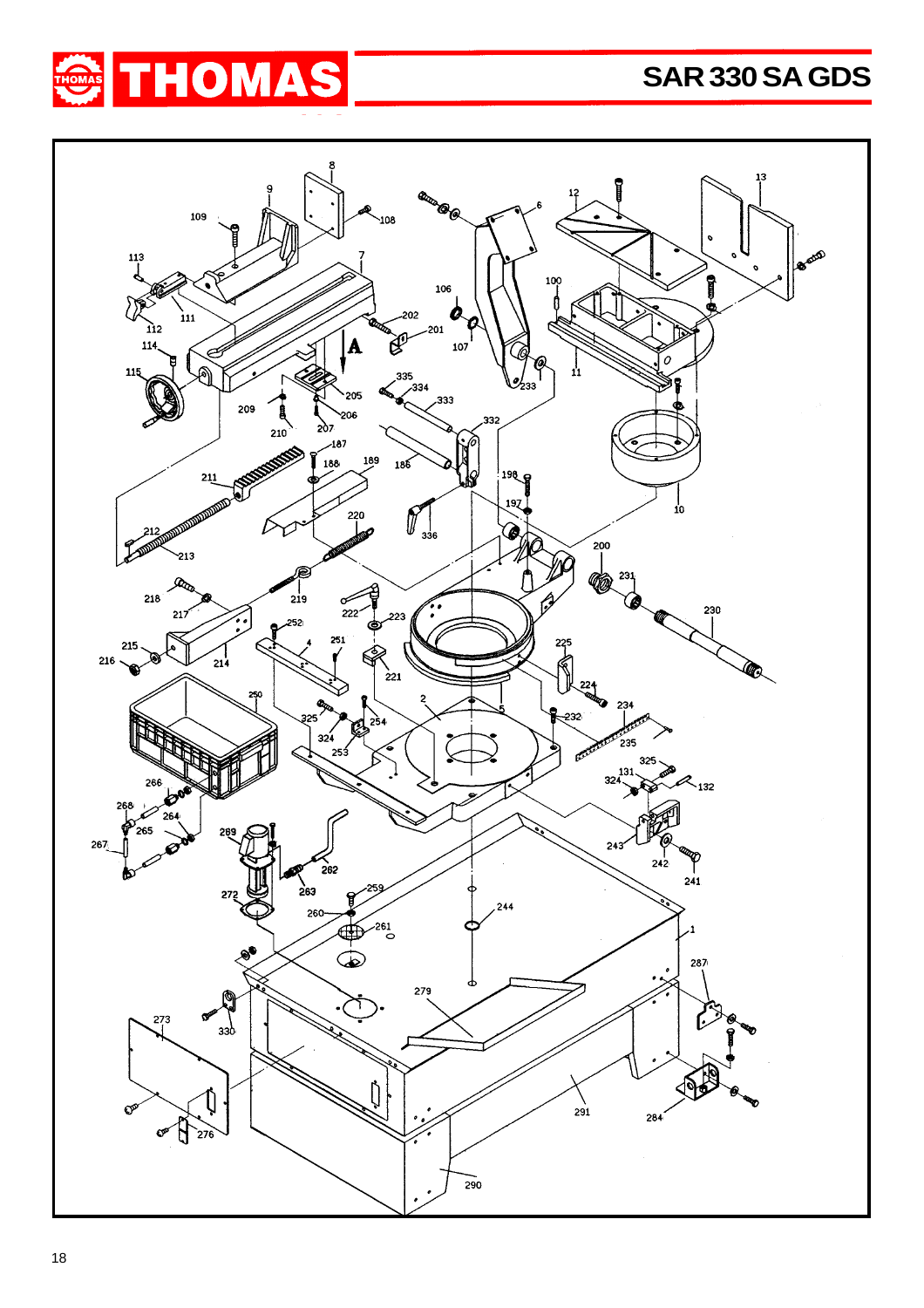

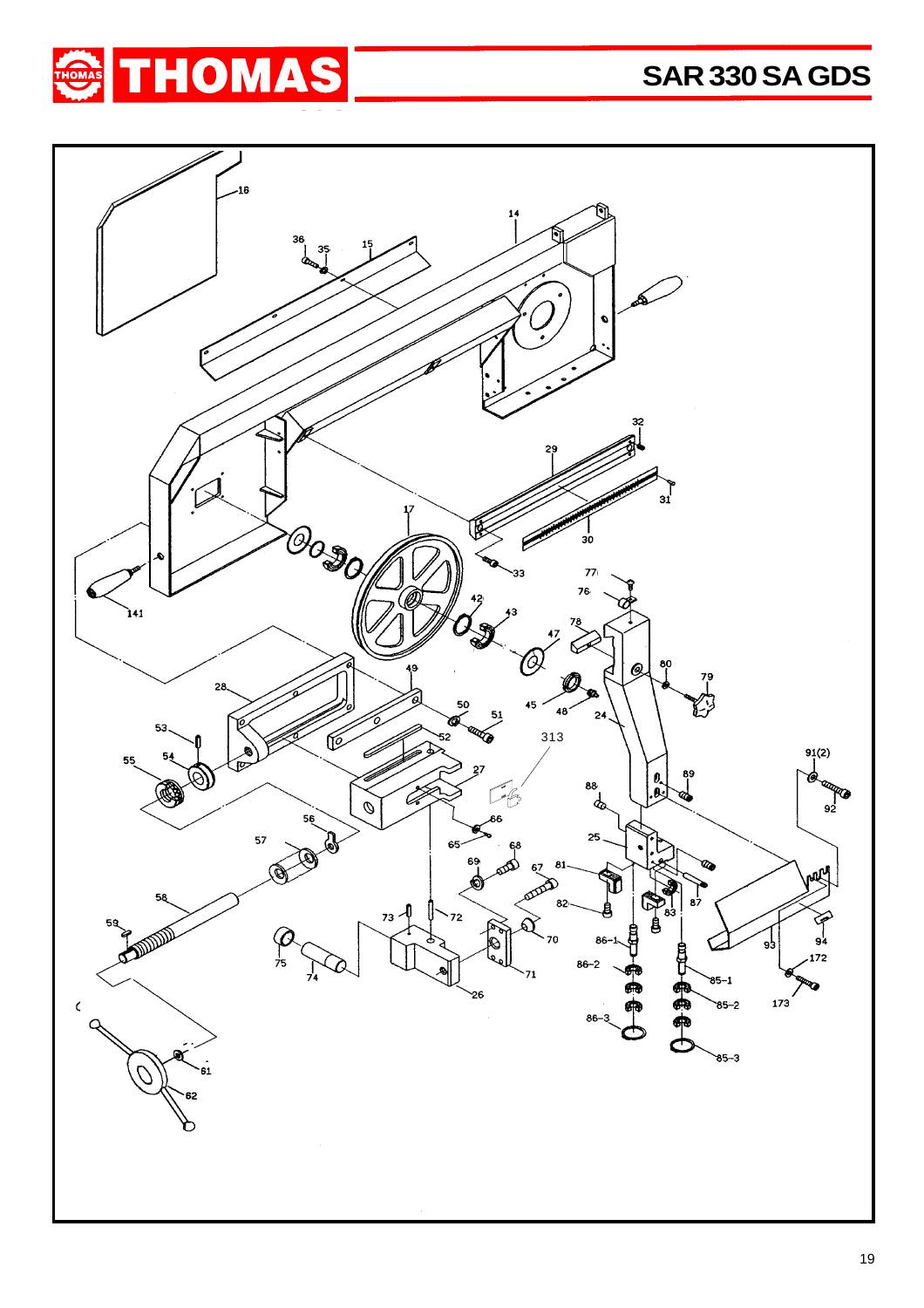

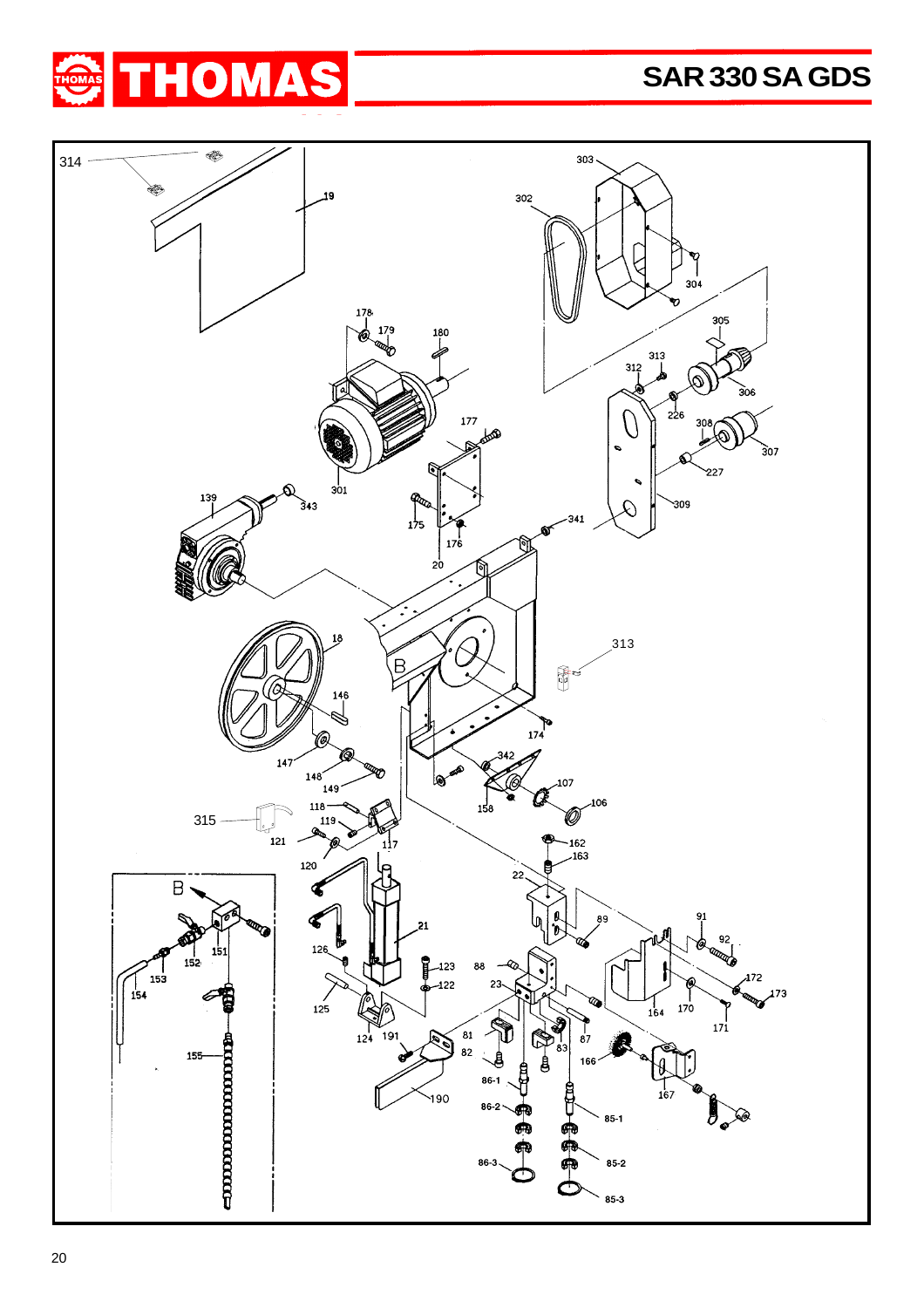

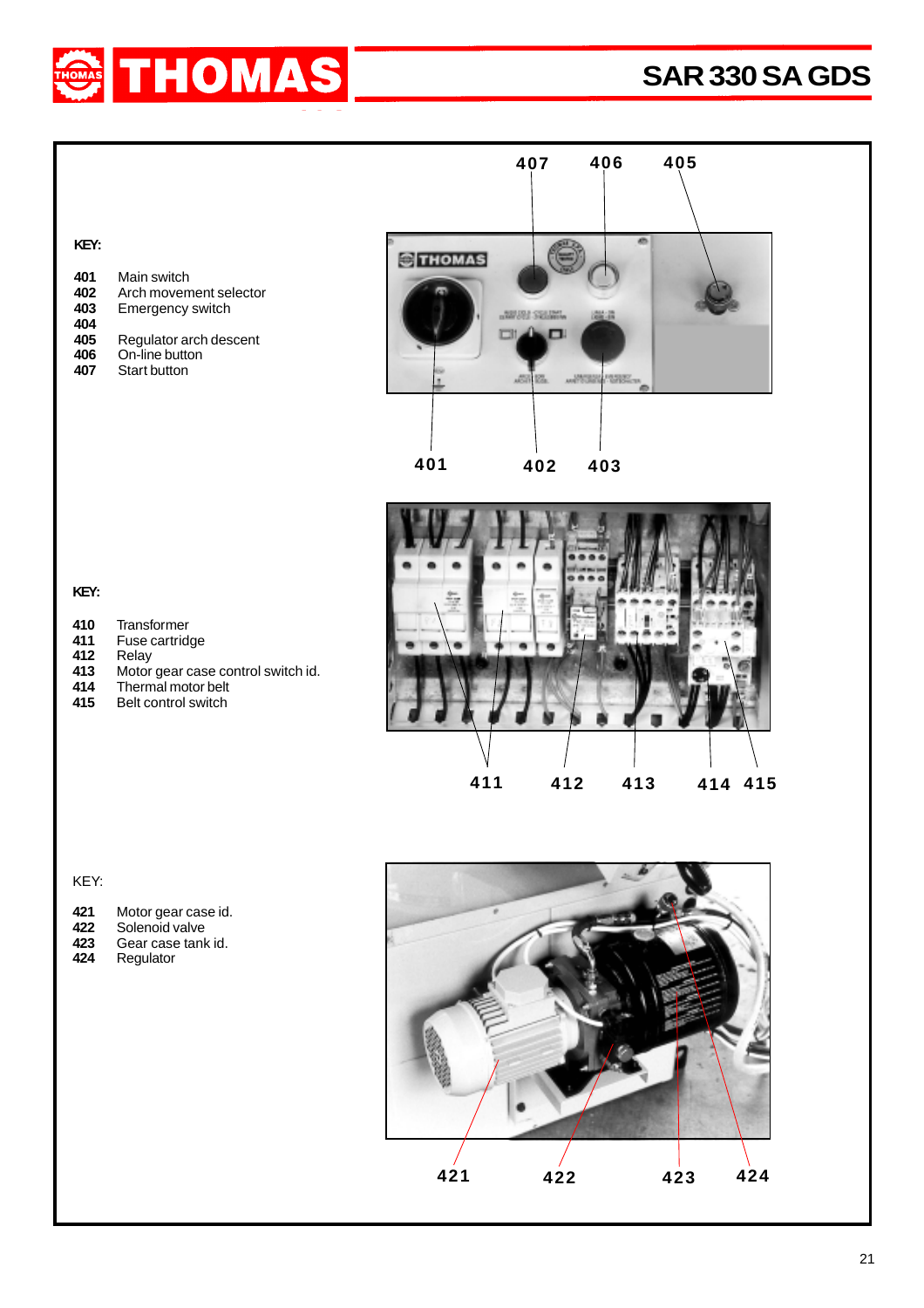

11 **ELECTRIC DIAGRAM**

#### **11.1 - Three-phase electric diagram**

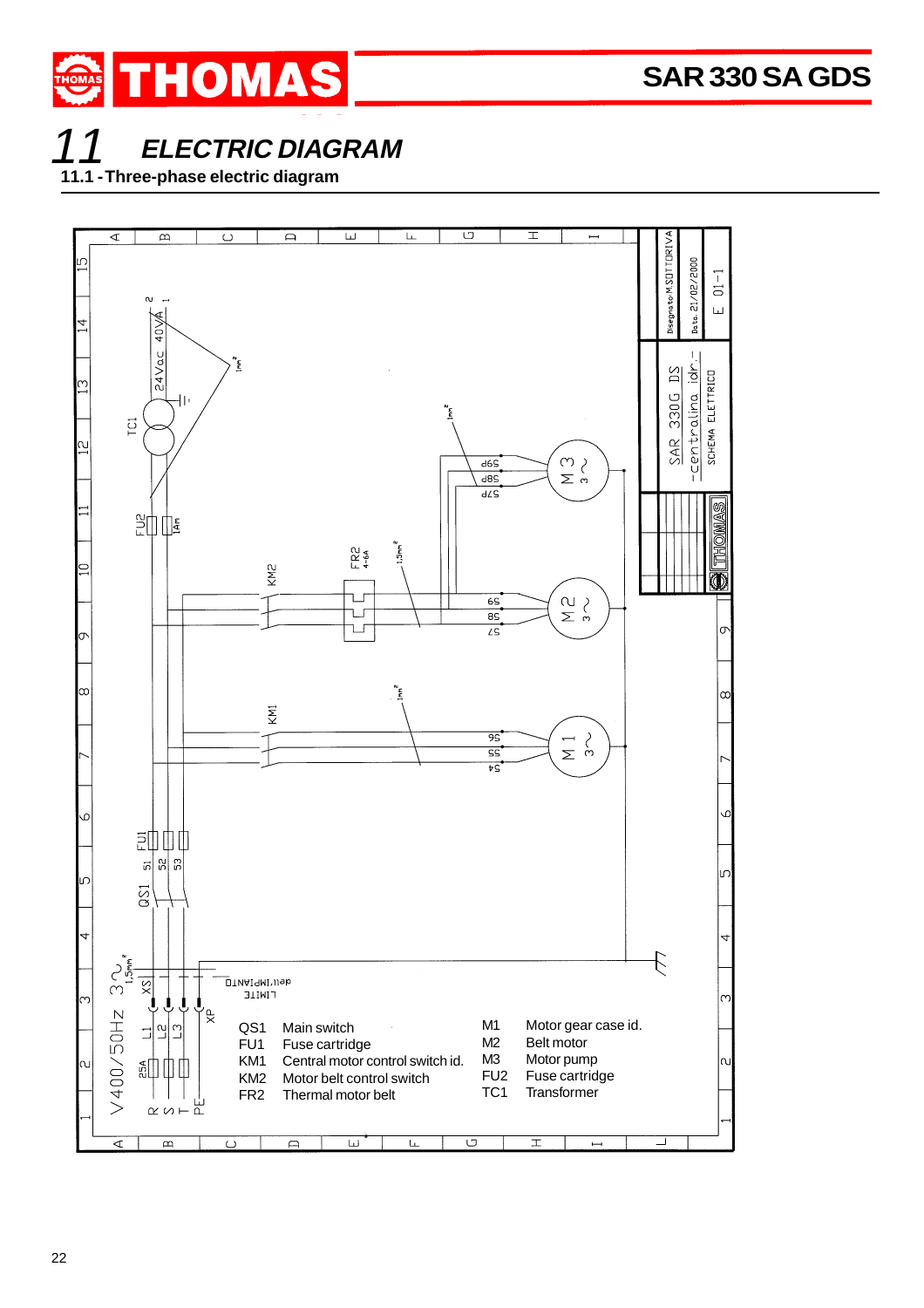

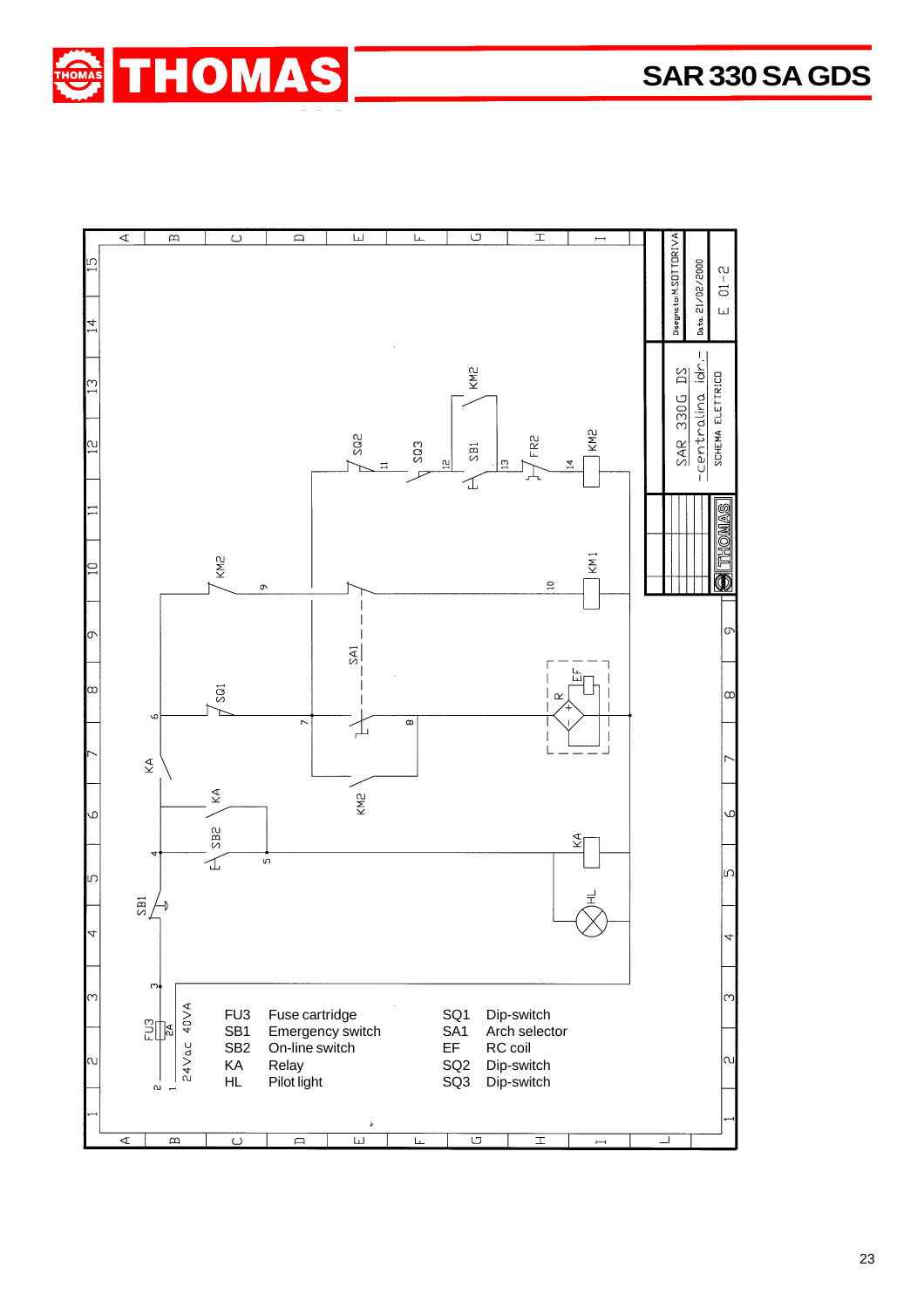



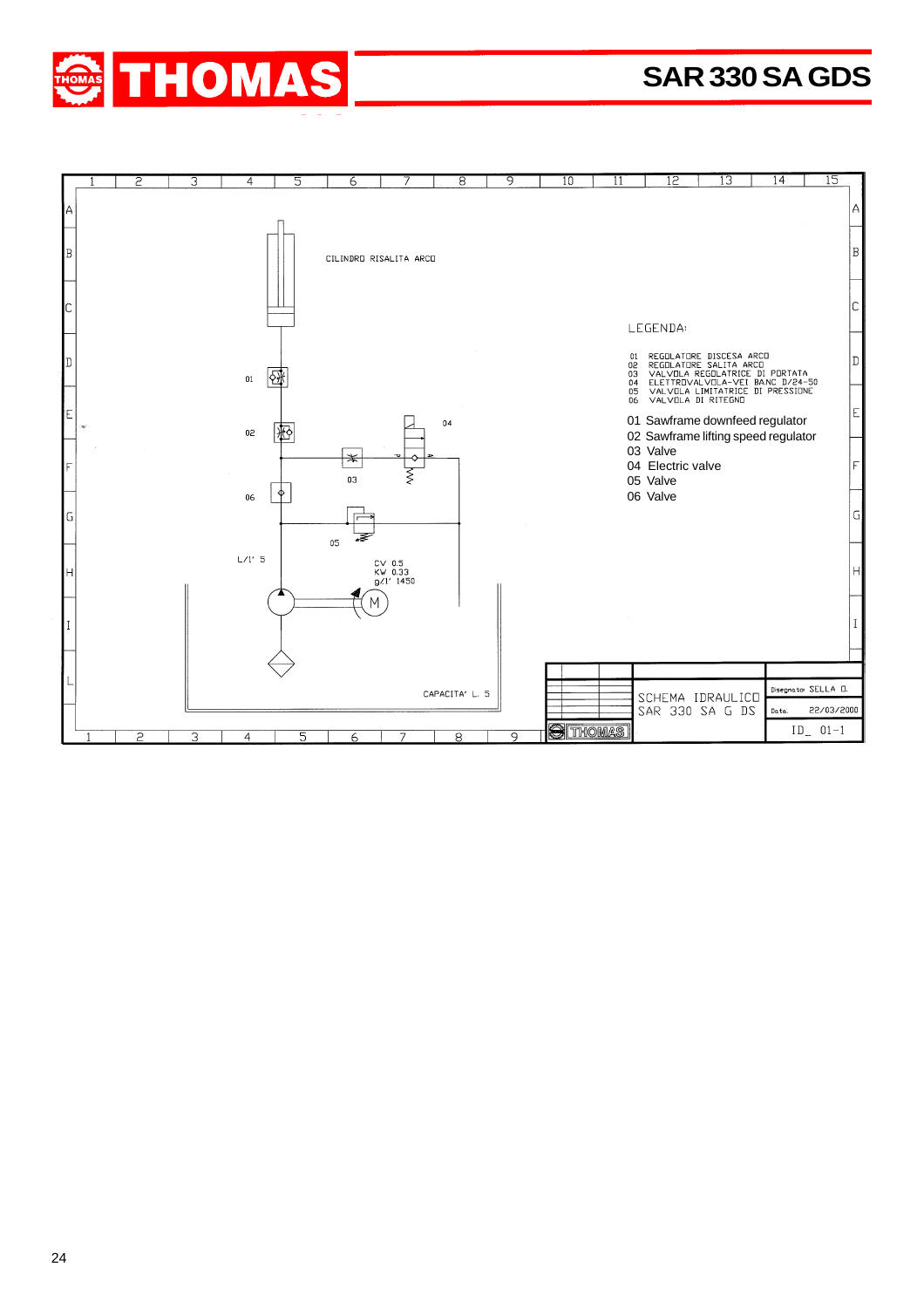

## 12 TROUBLESHOOTING

This chapter lists the probable faults and malfunctions that could occur while the machine is being used and suggests possible remedies for solving them.

The first paragraph provides diagnosis for TOOLS and CUTS, the second for ELECTRICAL COMPONENTS.

#### **12.1 - Blade and cut diagnosis**

| <b>FAULT</b>          | <b>PROBABLE CAUSE</b>                                                                                              | <b>REMEDY</b>                                                                                                                                                                                                                                                                                                                                                                                                                                      |
|-----------------------|--------------------------------------------------------------------------------------------------------------------|----------------------------------------------------------------------------------------------------------------------------------------------------------------------------------------------------------------------------------------------------------------------------------------------------------------------------------------------------------------------------------------------------------------------------------------------------|
| <b>TOOTH BREAKAGE</b> | Too fast advance                                                                                                   | Decrease advance, exerting less cutting<br>pressure. Adjust the braking device if<br>mounted on the machine.                                                                                                                                                                                                                                                                                                                                       |
|                       | Wrong cutting speed                                                                                                | Change speed and/or type of blade.<br>See chapter on "Material classification and<br>blade selection", in the section Blade selec-<br>tion table according to cutting and feed<br>speed.                                                                                                                                                                                                                                                           |
|                       | Wrong tooth pitch                                                                                                  | Choose a suitable blade. See Chapter "Ma-<br>terial classification and blade selection".                                                                                                                                                                                                                                                                                                                                                           |
|                       | Chips sticking onto teeth and in the gul-<br>lets or material that gums                                            | Check for clogging of cooling liquid drain<br>holes on the blade-guide pads and that flow<br>is plentiful in order to facilitate the removal<br>of chips from the blade.                                                                                                                                                                                                                                                                           |
|                       | Defects on the material or material too<br>hard                                                                    | Material surfaces can be oxidised or covered<br>with impurities making them, at the begin-<br>ning of the cut, harder that the blade itself,<br>or have hardened areas or inclusions inside<br>the section due to productive agents used<br>such as casting sand, welding wastes, etc.<br>Avoid cutting these materials or in any case<br>perform cutting with extreme care, clean-<br>ing and removing such impurities as quickly<br>as possible. |
|                       | Ineffective gripping of the part in the vice                                                                       | Check the gripping of the part.                                                                                                                                                                                                                                                                                                                                                                                                                    |
|                       | The blade gets stuck in the material<br>Starting cut on sharp or irregular sec-<br>tion bars<br>Poor quality blade | Reduce feed and exert less cutting pressure.<br>Pay more attention when you start cutting.<br>Use a superior quality blade.                                                                                                                                                                                                                                                                                                                        |
|                       | Previously broken tooth left in the cut                                                                            | Accurately remove all the parts left in.                                                                                                                                                                                                                                                                                                                                                                                                           |
|                       | Cutting resumed on a groove made pre-<br>viously                                                                   | Make the cut elsewhere, turning the part.                                                                                                                                                                                                                                                                                                                                                                                                          |
|                       | Vibrations                                                                                                         | Check gripping of the part.                                                                                                                                                                                                                                                                                                                                                                                                                        |
|                       | Wrong tooth pitch or shape                                                                                         | Replace blade with a more suitable one.<br>See "Material classification and blade<br>selection" in the Blade Types section.<br>Adjust blade guide pads.                                                                                                                                                                                                                                                                                            |
|                       | Insufficient lubricating refrigerant or<br>wrong emulsion                                                          | Check level of liquid in the tank. Increase the<br>flow of lubricating refrigerant, checking that<br>the hole and the liquid outlet pipe are not<br>blocked.<br>Check the emulsion percentage.                                                                                                                                                                                                                                                     |
|                       | Teeth positioned in the direction oppo-<br>site the cutting direction                                              | Turn teeth in correct direction.                                                                                                                                                                                                                                                                                                                                                                                                                   |
|                       |                                                                                                                    |                                                                                                                                                                                                                                                                                                                                                                                                                                                    |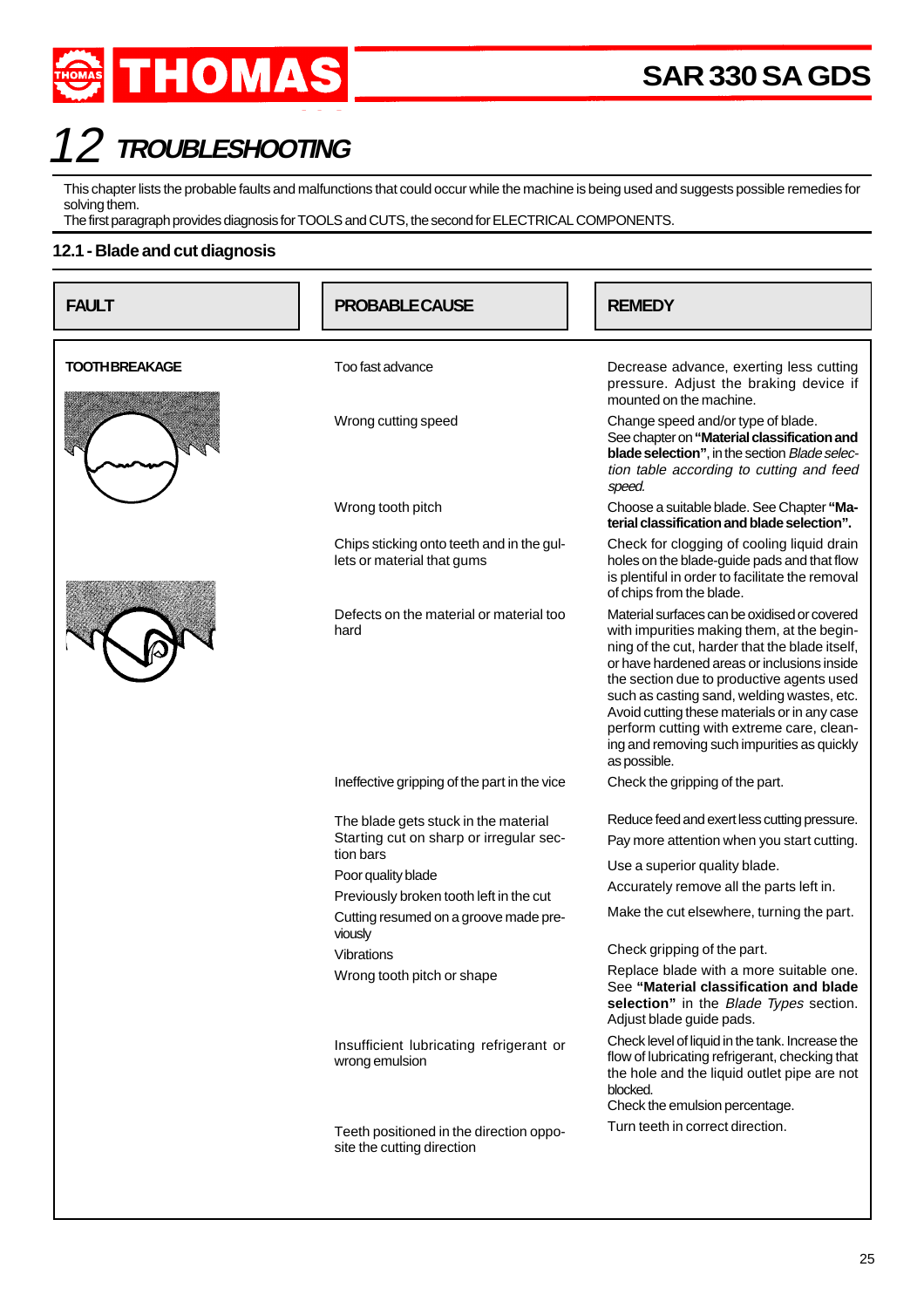

| <b>FAULT</b>          | <b>PROBABLE CAUSE</b>                                                | <b>REMEDY</b>                                                                                                                                                                                                                                                                                                                                                                                                                                      |
|-----------------------|----------------------------------------------------------------------|----------------------------------------------------------------------------------------------------------------------------------------------------------------------------------------------------------------------------------------------------------------------------------------------------------------------------------------------------------------------------------------------------------------------------------------------------|
| PREMATURE BLADE WEAR  | Faulty running-in of blade                                           | See "Material classification and blade se-<br>lection" in the Blade running-in section.                                                                                                                                                                                                                                                                                                                                                            |
|                       | Teeth positioned in the direction oppo-                              | Turn teeth in correct direction.                                                                                                                                                                                                                                                                                                                                                                                                                   |
|                       | site the cutting direction<br>Poor quality blade<br>Too fast advance | Use a superior quality blade.<br>Decrease advance, exerting less cutting<br>pressure. Adjust the braking device if<br>mounted on the machine.                                                                                                                                                                                                                                                                                                      |
|                       | Wrong cutting speed                                                  | Change speed and/or type of blade.<br>See chapter on "Material classification and<br>blade selection", in the section Blade selec-<br>tion table according to cutting and feed<br>speed.                                                                                                                                                                                                                                                           |
|                       | Defects on the material or material too<br>hard                      | Material surfaces can be oxidised or covered<br>with impurities making them, at the begin-<br>ning of the cut, harder that the blade itself,<br>or have hardened areas or inclusions inside<br>the section due to productive agents used<br>such as casting sand, welding wastes, etc.<br>Avoid cutting these materials or in any case<br>perform cutting with extreme care, clean-<br>ing and removing such impurities as quickly<br>as possible. |
|                       | Insufficient lubricating refrigerant or<br>wrong emulsion            | Check level of liquid in the tank. Increase the<br>flow of lubricating refrigerant, checking that<br>the hole and the liquid outlet pipe are not<br>blocked.<br>Check the emulsion percentage.                                                                                                                                                                                                                                                     |
| <b>BLADE BREAKAGE</b> | Faulty welding of blade                                              | The welding of the blade is of utmost impor-<br>tance. The meeting surfaces must perfectly<br>match and once they are welded they must<br>have no inclusions or bubbles; the welded<br>part must be perfectly smooth and even.<br>They must be evenly thick and have no bulges<br>that can cause dents or instant breakage<br>when sliding between the blade guide pads.<br>Decrease advance, exerting less cutting                                |
|                       | Too fast advance                                                     | pressure. Adjust the braking device if<br>mounted on the machine.                                                                                                                                                                                                                                                                                                                                                                                  |
|                       | Wrong cutting speed                                                  | Change speed and/or type of blade.<br>See chapter on "Material classification and<br>blade selection", in the section Blade selec-<br>tion table according to cutting and feed<br>speed.                                                                                                                                                                                                                                                           |
|                       | Wrong tooth pitch                                                    | Choose a suitable blade. See Chapter "Ma-<br>terial classification and blade selection".                                                                                                                                                                                                                                                                                                                                                           |
|                       | Ineffective gripping of the part in the vice                         | Check the gripping of the part.                                                                                                                                                                                                                                                                                                                                                                                                                    |
|                       | Blade touching material at beginning of<br>cut                       | At the beginning of the cutting process,<br>never lower the saw frame before starting<br>the blade motor.                                                                                                                                                                                                                                                                                                                                          |
|                       |                                                                      |                                                                                                                                                                                                                                                                                                                                                                                                                                                    |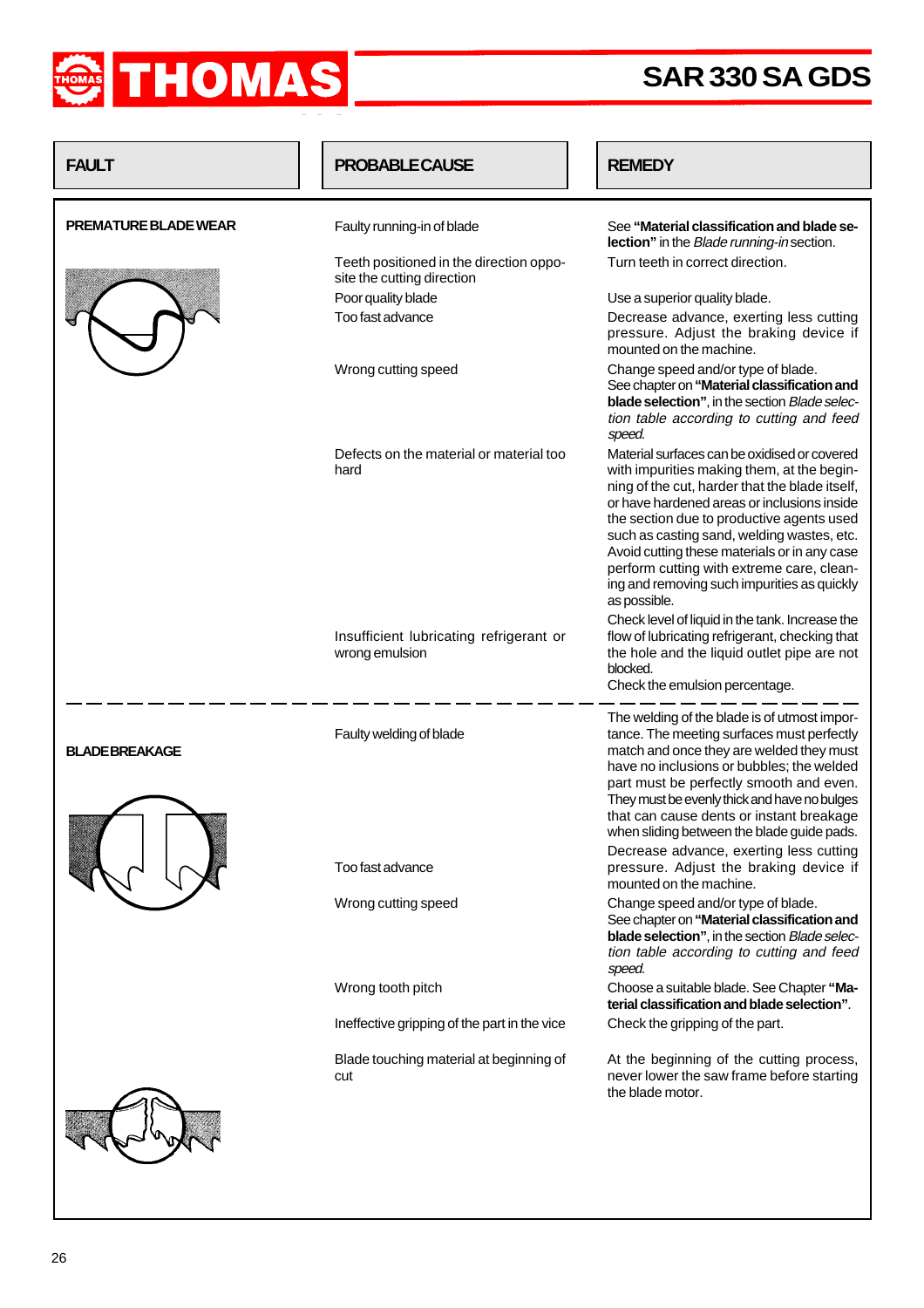

| <b>FAULT</b>                 | <b>PROBABLE CAUSE</b>                                                                                            | <b>REMEDY</b>                                                                                                                                                                                                                                         |
|------------------------------|------------------------------------------------------------------------------------------------------------------|-------------------------------------------------------------------------------------------------------------------------------------------------------------------------------------------------------------------------------------------------------|
|                              | Blade guide pads not regulated or dirty<br>because of lack of maintenance                                        | Check distance between blocks (see "Ma-<br>chine adjustments" in the Blade Guide<br>Blocks section): extremely accurate guiding<br>may cause cracks and breakage of the tooth.<br>Clean carefully.                                                    |
|                              | Blade guide block too far from material<br>to be cut                                                             | Approach head as near as possible to ma-<br>terial to be cut so that only the blade section<br>employed in the cut is free, this will prevent<br>deflections that would excessively stress the<br>blade.                                              |
|                              | Improper position of blade on flywheels                                                                          | The back of blade rubs against the support<br>due to deformed or poorly welded bands (ta-<br>pered), causing cracks and swelling of the<br>back contour.                                                                                              |
|                              | Insufficient lubricating refrigerant or<br>wrong emulsion                                                        | Check level of liquid in the tank. Increase the<br>flow of lubricating refrigerant, checking that<br>the hole and the liquid outlet pipe are not<br>blocked. Check the emulsion percentage.                                                           |
| STREAKED OR ETCHED BANDS     | Damaged or chipped blade guide<br>pad                                                                            | Replace it.                                                                                                                                                                                                                                           |
|                              | Tight or slackened blade guide bearing                                                                           | Adjust it (see Chapter "Machine adjust-<br>ments" in Blade guide section).                                                                                                                                                                            |
| <b>CUTS OFF THE STRAIGHT</b> | Blade not parallel as to the counter-vice                                                                        | Check fastenings of the blade guide blocks<br>as to the counter-vice so that they are not<br>too loose and adjust blocks vertically; bring<br>into line the position of the degrees and if<br>necessary adjust the stop screws of the<br>degree cuts. |
|                              | Blade not perpendicular due to the ex-<br>cessive play between the guide pads<br>and maladjustment of the blocks | Check and vertically re-adjust the blade guide<br>blocks; reset proper side guide play (see<br>Chapter "Machine adjustments" in Blade<br>guide section).                                                                                              |
|                              | Too fast advance                                                                                                 | Decrease advance, exerting less cutting<br>pressure. Adjust the braking device if<br>mounted on the machine.                                                                                                                                          |
|                              | Blade guide block too far from material<br>to be cut                                                             | Approach it as near as possible to material<br>to be cut so that only the blade section em-<br>ployed in the cut is free, this will prevent de-<br>flections that would excessively stress the<br>blade.                                              |
|                              | Worn out blade                                                                                                   | Replace it.                                                                                                                                                                                                                                           |
|                              | Wrong tooth pitch                                                                                                | Blade with major density of teeth is being<br>used, try using one with less teeth (see Chap-<br>ter "Material classification and blade se-<br><b>lection</b> " in the <i>Blade Types</i> section).                                                    |
|                              |                                                                                                                  |                                                                                                                                                                                                                                                       |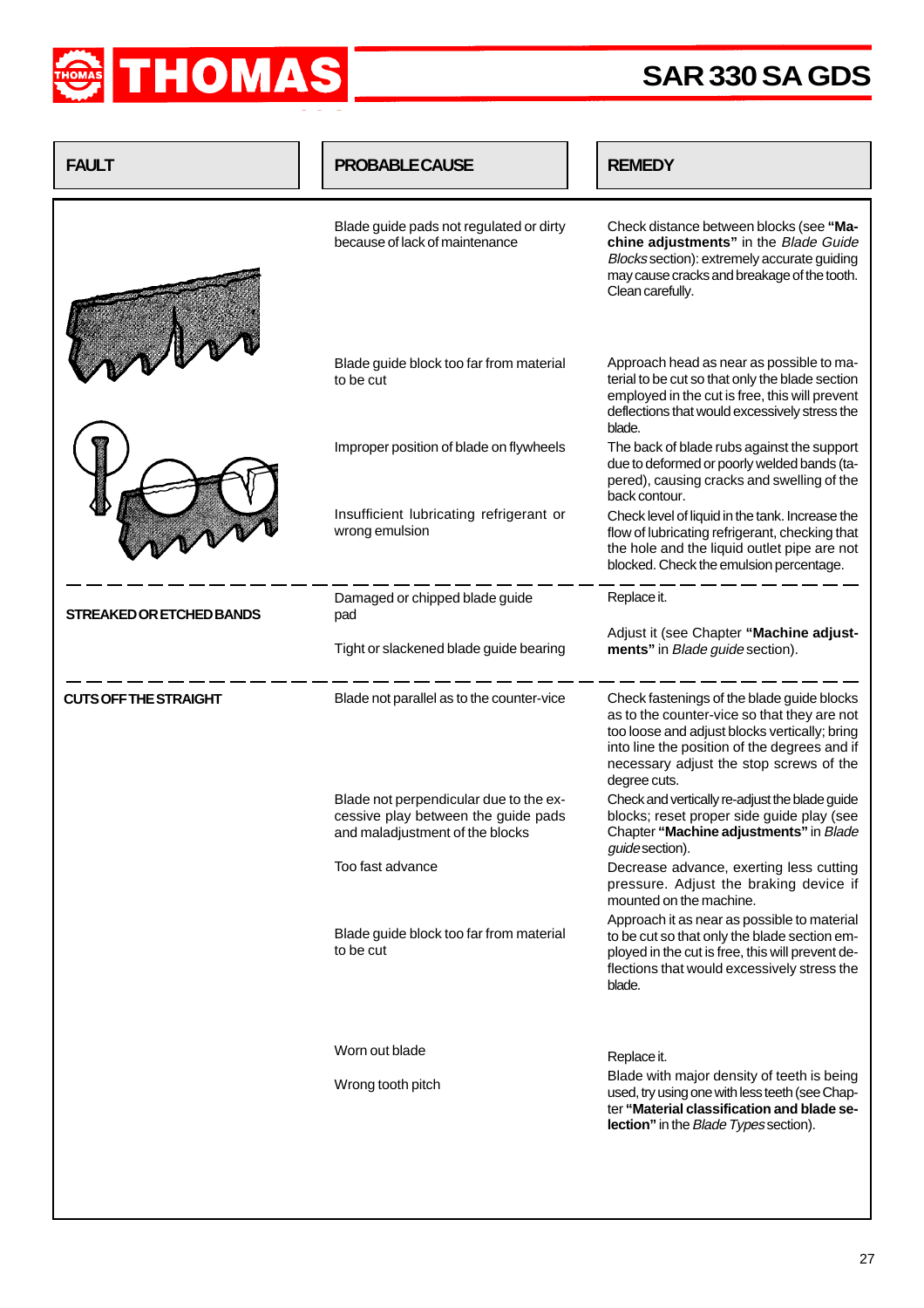

| <b>FAULT</b>                      | <b>PROBABLE CAUSE</b>                                                       | <b>REMEDY</b>                                                                                                                                                                                                            |
|-----------------------------------|-----------------------------------------------------------------------------|--------------------------------------------------------------------------------------------------------------------------------------------------------------------------------------------------------------------------|
|                                   | <b>Broken</b> teeth<br>Insufficient lubricating refrigerant or              | Irregular work of the blade due to the lack of<br>teeth can cause deflection in the cut; check<br>blade and if necessary replace it.<br>Check level of liquid in the tank. Increase the                                  |
|                                   | wrong emulsion                                                              | flow of lubricating refrigerant, checking that<br>the hole and the liquid outlet pipe are not<br>blocked.<br>Check the emulsion percentage.                                                                              |
| <b>FAULTY CUT</b>                 | Worn out flywheels                                                          | The support and guide flange of the band<br>are so worn out that they cannot ensure<br>the alignment of the blade, causing faulty<br>cutting; blade rolling and drawing tracks can<br>have become tapered. Replace them. |
| <b>OR</b><br>Material<br>L'Abrial | Flywheel housing full of chips                                              | Clean with compressed air.                                                                                                                                                                                               |
| STREAKED CUTTING SURFACE          | Too fast advance                                                            | Decrease advance, exerting less cutting<br>pressure. Adjust the braking device if<br>mounted on the machine.                                                                                                             |
|                                   | Poor quality blade<br>Worn out blade or with chipped and/or<br>broken teeth | Use a superior quality blade.<br>Replace it.                                                                                                                                                                             |
|                                   | Wrong tooth pitch                                                           | Blade used probably has too large teeth; use<br>one with more teeth (see "Material classi-<br>fication and blade selection" in the Blade<br>Types section).                                                              |
|                                   | Blade guide block too far from material<br>to be cut                        | Approach it as near as possible to material<br>to be cut so that only the blade section em-<br>ployed in the cut is free, this will prevent de-<br>flections that would excessively stress the<br>blade.                 |
|                                   | Insufficient lubricating refrigerant or<br>wrong emulsion                   | Check level of liquid in the tank. Increase the<br>flow of lubricating refrigerant, checking that<br>the hole and the liquid outlet pipe are not<br>blocked.<br>Check the emulsion percentage.                           |
| NOISE ON GUIDE BLOCKS             | Chipped bearings                                                            | Dirt and/or chips between blade and guide<br>bearings. Replace them.                                                                                                                                                     |
|                                   | Worn out or damaged pads                                                    | Replace them.                                                                                                                                                                                                            |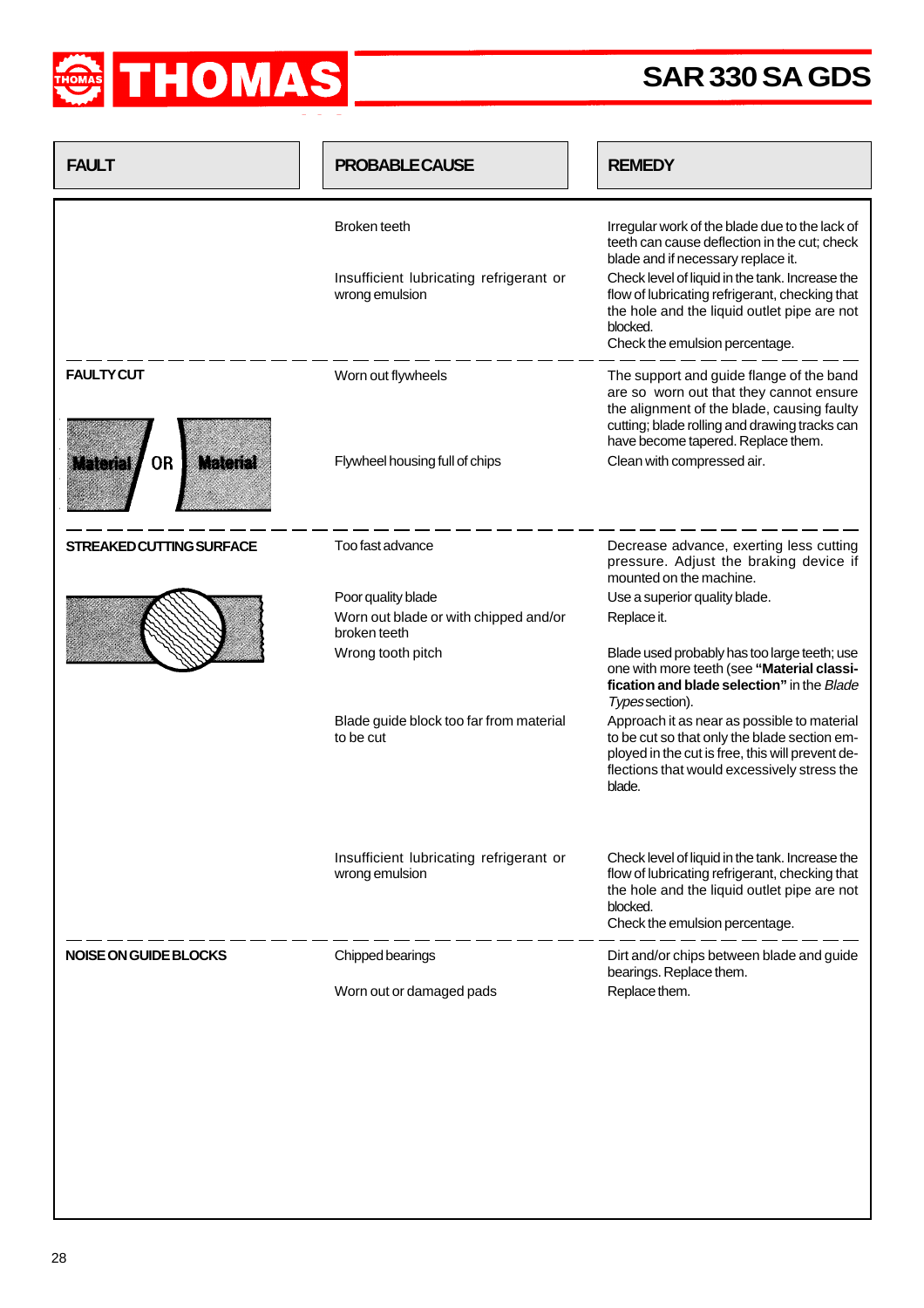

#### **12.2 - Electrical components diagnosis**

| <b>FAULT</b>                              | <b>PROBABLE CAUSE</b>             | <b>REMEDY</b>                                                                                                                                                                                                                          |
|-------------------------------------------|-----------------------------------|----------------------------------------------------------------------------------------------------------------------------------------------------------------------------------------------------------------------------------------|
| <b>MACHINE DOES NOT WORK</b>              | Power supply                      | Check:<br>- phases<br>- cables<br>- socket<br>- plug<br>Voltage must arrive upstream from the fuses                                                                                                                                    |
|                                           | Main disconnect switch            | (terminal board).<br>It must be turned to ON position.<br>Check electrical efficiency. Check power line<br>connections and relative terminals.                                                                                         |
|                                           | Fuses "FU1"                       | Check electrical efficiency and check for<br>shorts that trigger these protections on the<br>power side of the circuit.                                                                                                                |
|                                           | "SQ 1 " safety microswitch        | Check closing of the flywheel guard. Check<br>the efficiency of the device; replace it if dam-<br>aged.                                                                                                                                |
|                                           | Blade tightening microswitch      | Make sure to have tightened the blade with<br>the relevant handwheel and to have actuated<br>the microswitch.                                                                                                                          |
|                                           | Emergency button "SB 1" on        | Ensure that it is off and that its contacts are<br>unbroken.                                                                                                                                                                           |
|                                           | Cycle reset or line button "SB 2" | Check mechanical efficiency; replace if dam-<br>aged.                                                                                                                                                                                  |
|                                           | Thermal relay of main motor       | Check that thermal relay protecting main<br>motor is correctly connected.                                                                                                                                                              |
|                                           | Transformer "TC 1"                | Check that the supply voltage is the same<br>as the line voltage and that it gives a value of<br>24 V at output.                                                                                                                       |
|                                           | Fuse" FU2 - FU3"                  | Check fuse efficiency and ensure there are<br>no short circuits causing the protection on<br>the control side of the circuit.                                                                                                          |
|                                           | Microswitch "SQ 2"                | After having raised the saw frame, check<br>that the microswitch is not engaged and if<br>necessary check operating efficiency.                                                                                                        |
| MOTOR STOPPED WITH PILOT LIGHT<br>"HL"LIT | Remote-control switch " KM "      | Check that phases are present at both in-<br>put and output; ensure that it is not blocked,<br>that it closes when fed, that it does not cause<br>short circuits; otherwise change it.<br>Check that it is not burnt and that it turns |
|                                           | Motor " M 1 "                     | freely.<br>It may be rewound or changed.                                                                                                                                                                                               |

#### **NOISE TESTS** 13

**In accordance with point 1.7.4.f of the Machines Directive EEC 89/392**

2 measurements with the machine operating unloaded.

- The microphone was been located close to the operator's head, at medium height.<br>- The weighted equivalent continuous acoustic pressure level was 66.1 dB (A).

The weighted equivalent continuous acoustic pressure level was 66,1 dB (A).

- The maximum level of the WEIGHTED instantaneous acoustic pressure C was always less than 130 dB.

NOTE: with the machine operating, the noise level will vary according to the different materials being processed. The user must there-fore assess the intensity and if necessary provide the operators with the necessary personal protection, as required by Law 277/1991.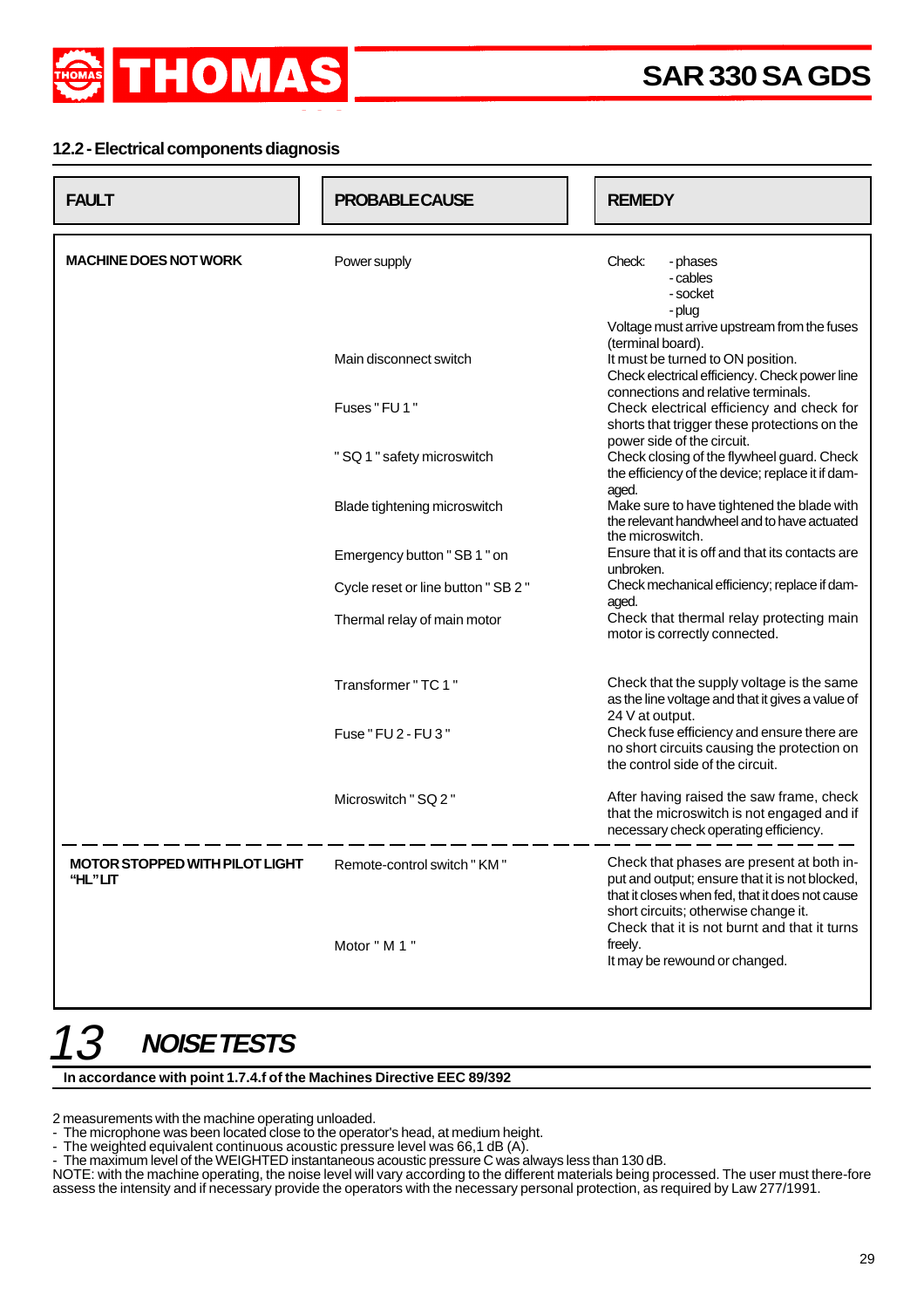

### **PLATES AND LABELS**







THOMAS S.p.A. - Via Pasubio, 32 - 36033 Isola Vicentina (VI) - Telephone 0444 / 97.61.05 - Fax 0444 / 97.69.34